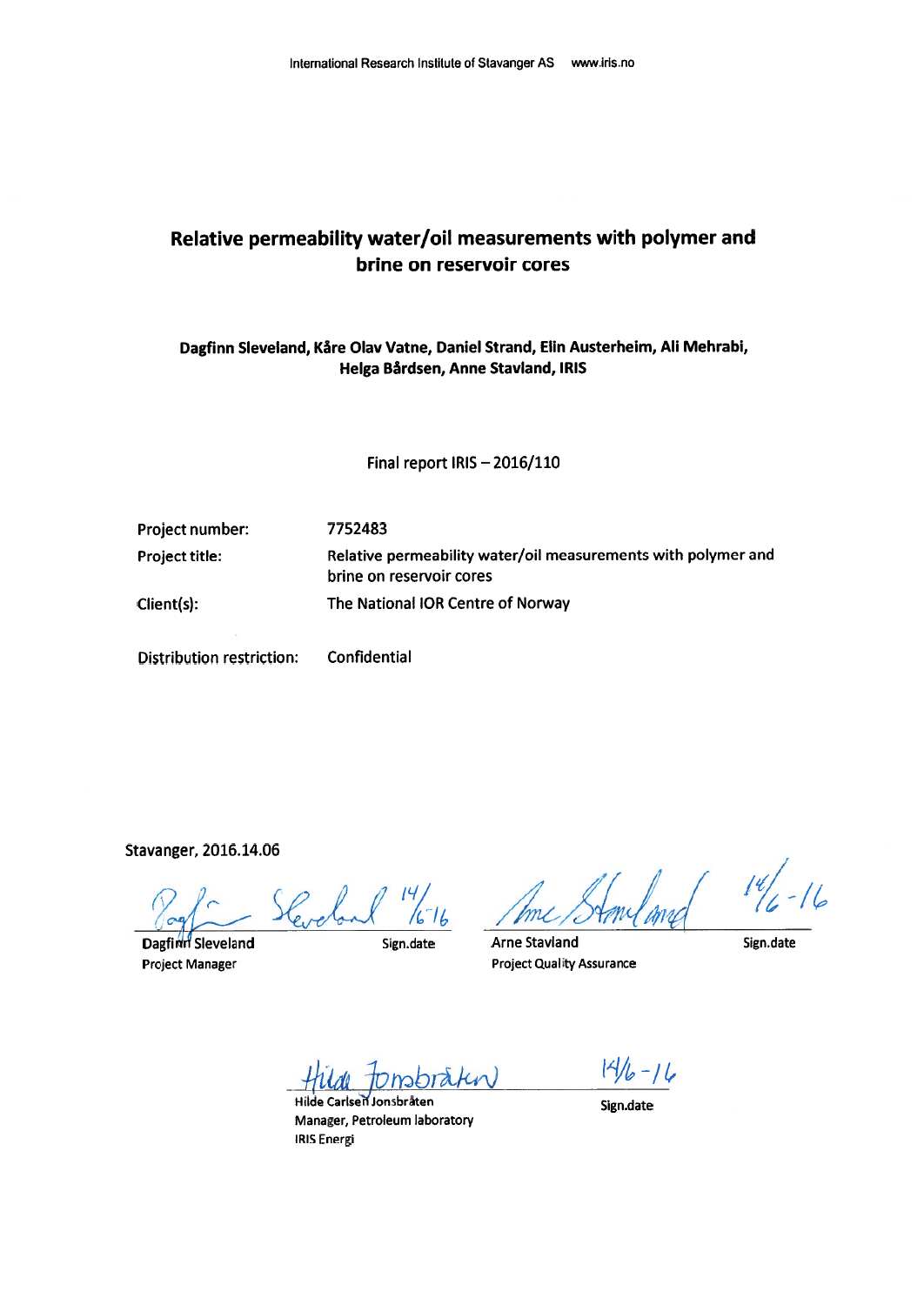International Research Institute of Stavanger AS www.iris.no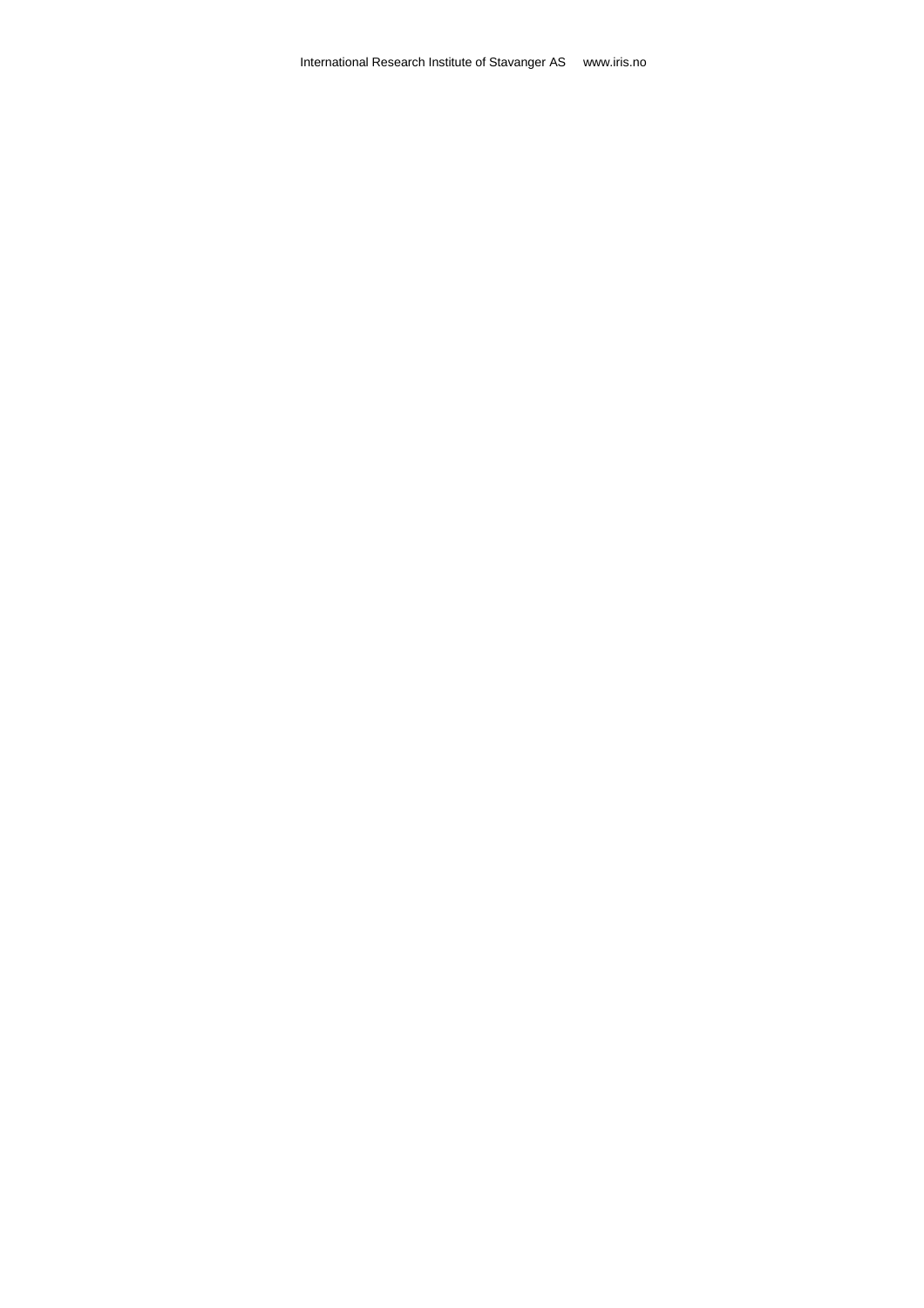# **Table of Contents**

| $\mathbf{1}$   |     |       |                                                                     |  |
|----------------|-----|-------|---------------------------------------------------------------------|--|
| 2              |     |       |                                                                     |  |
| 3              |     |       |                                                                     |  |
|                | 3.1 |       |                                                                     |  |
|                |     | 3.1.1 |                                                                     |  |
|                |     | 3.1.2 |                                                                     |  |
| 4              |     |       |                                                                     |  |
|                | 4.1 |       |                                                                     |  |
|                | 4.2 |       |                                                                     |  |
|                | 4.3 |       |                                                                     |  |
| 5              |     |       |                                                                     |  |
| 6              |     |       | WHITE OIL/SFW DRAINAGE, AGEING WITH STO AND WETTABILITY TESTING  13 |  |
|                | 6.1 |       |                                                                     |  |
|                | 6.2 |       |                                                                     |  |
|                | 6.3 |       |                                                                     |  |
|                | 6.4 |       |                                                                     |  |
| $\overline{7}$ |     |       | WATER-POLYMER/OIL - RELATIVE PERMEABILITY - STEADY STATE 18         |  |
|                | 7.1 |       |                                                                     |  |
|                | 7.2 |       |                                                                     |  |
|                |     | 7.2.1 |                                                                     |  |
|                |     | 7.2.2 |                                                                     |  |
|                |     | 7.2.3 |                                                                     |  |
|                |     | 7.2.4 |                                                                     |  |
|                | 7.3 |       |                                                                     |  |
|                |     | 7.3.1 |                                                                     |  |
|                |     | 7.3.2 | Relative permeability by steady-state flooding using SFW and        |  |
|                |     | 7.3.3 |                                                                     |  |
|                | 7.4 |       |                                                                     |  |
|                | 7.5 |       |                                                                     |  |
|                | 7.6 |       |                                                                     |  |
|                | 7.7 |       |                                                                     |  |
|                | 7.8 |       |                                                                     |  |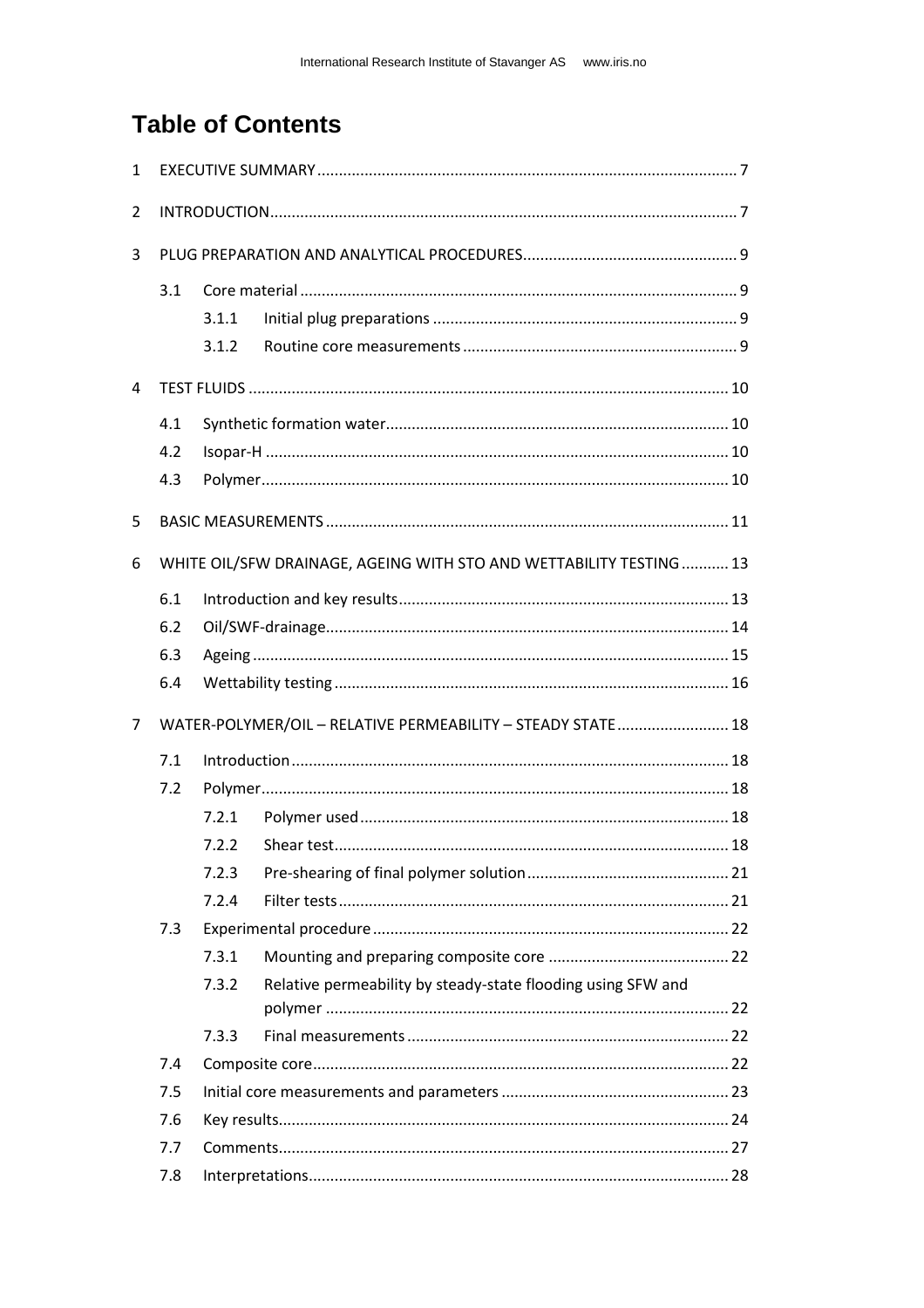| 8 |                   |            |                                                   |  |
|---|-------------------|------------|---------------------------------------------------|--|
|   |                   | APPENDIX A |                                                   |  |
|   | <b>APPENDIX B</b> |            |                                                   |  |
|   | APPENDIX C        |            | STEADY-STATE RELATIVE PERMEABILITY MEASUREMENT 34 |  |
|   | C.1               |            |                                                   |  |
|   | C.2               |            |                                                   |  |
|   | C.3               |            |                                                   |  |
|   | C.4               |            |                                                   |  |
|   | C.5               |            |                                                   |  |
|   | C.6               |            |                                                   |  |
|   | C.7               |            |                                                   |  |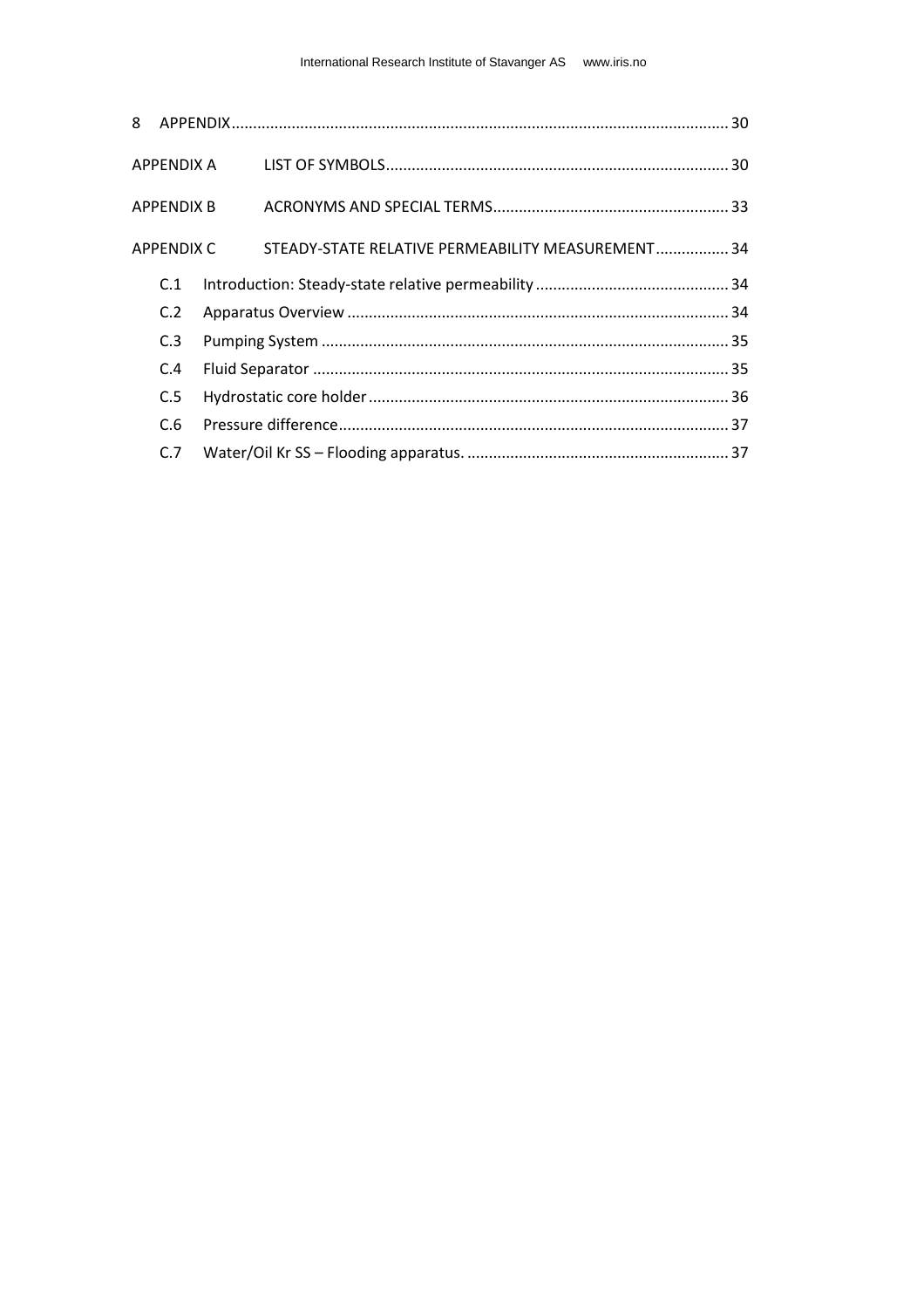### *List of figures*

| Figure 5-4: Wettability test - spontaneous imbibition of samples vs very strongly water wet outcrop |  |
|-----------------------------------------------------------------------------------------------------|--|
|                                                                                                     |  |
| Figure 6-1: Degradation test of polymer. Recirculation through pump and background 19               |  |
| Figure 6-2: Degradation test of polymer. Shearing of batch sample with Silverson L5M 20             |  |
|                                                                                                     |  |
|                                                                                                     |  |
|                                                                                                     |  |
|                                                                                                     |  |
| Figure 6-7: Transient data of oil production and dP during SS-experiment 25                         |  |
|                                                                                                     |  |
|                                                                                                     |  |
|                                                                                                     |  |
|                                                                                                     |  |
|                                                                                                     |  |
|                                                                                                     |  |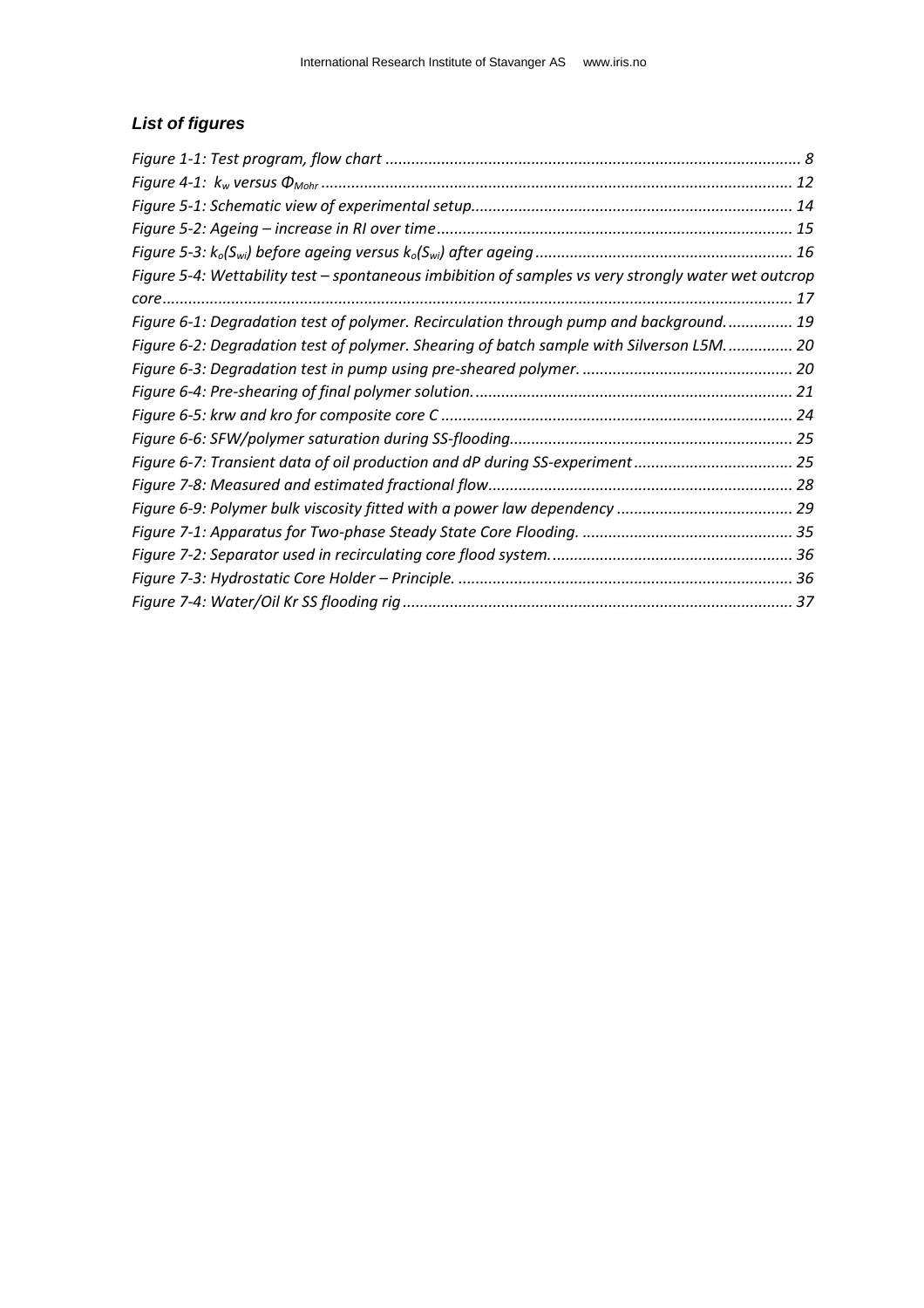#### *List of tables*

| Table 5-1: Capillary drainage tests, gas/water & end-point saturation exponents (n), key results. 13 |  |
|------------------------------------------------------------------------------------------------------|--|
|                                                                                                      |  |
|                                                                                                      |  |
|                                                                                                      |  |
|                                                                                                      |  |
|                                                                                                      |  |
|                                                                                                      |  |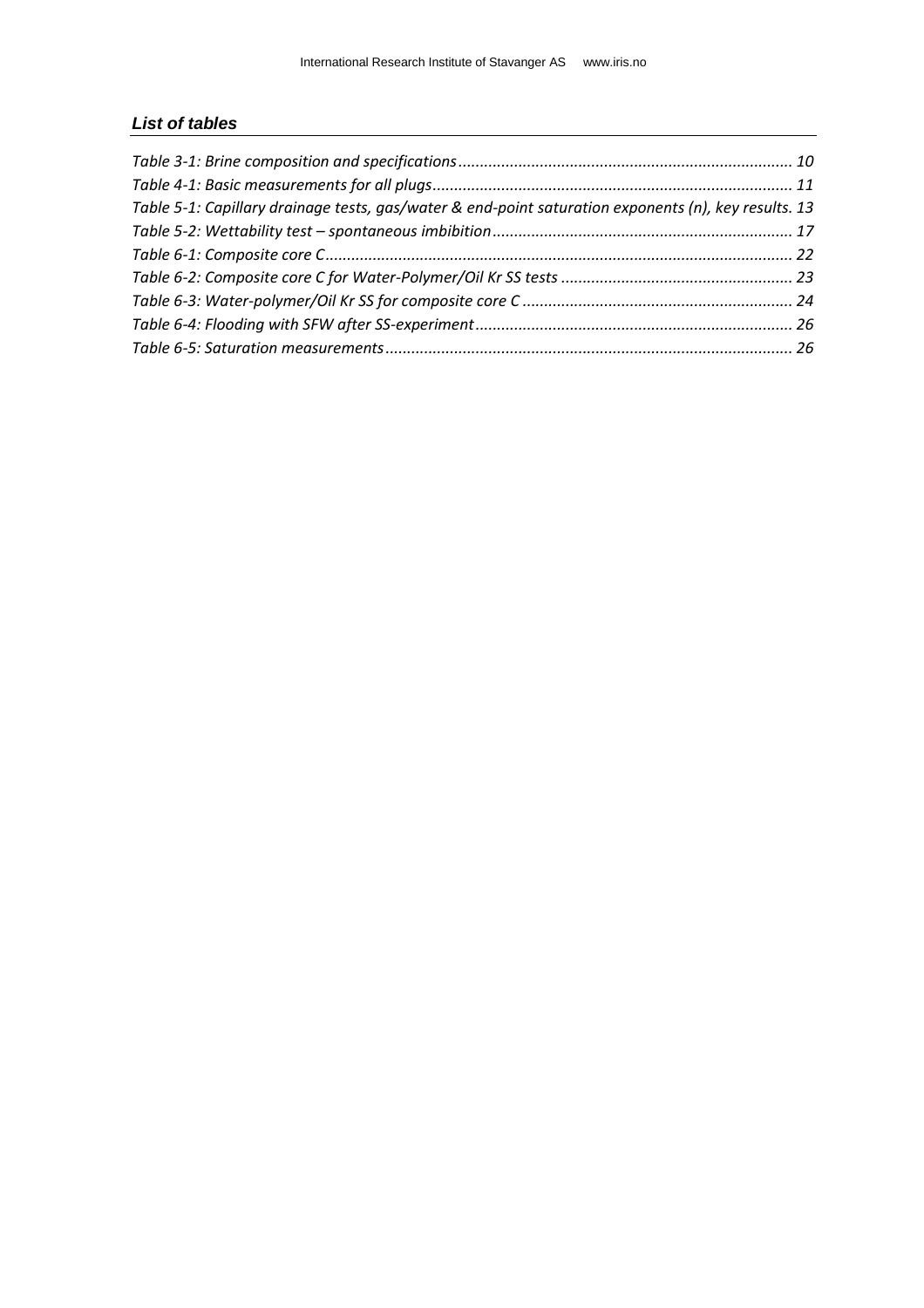# <span id="page-6-0"></span>**1 Executive summary**

This work, part of the National IOR centre of Norway, aimed to demonstrate how data from special core analysis can be utilized to demonstrate EOR potential.

Reservoir cores, previously used for SCAL were reprepared, drained to S<sub>wi</sub> and aged with STO.

Steady state water/oil relative permeability was performed at increasing fractional flow. At water fractional flow of fw=0.22, brine was replaced with viscous polymer which revealed a significant shift in water saturation. The water and polymer fractional flow curves were well matched with standard fractional flow curves.

# <span id="page-6-1"></span>**2 Introduction**

The work has been done in accordance with updated routines existing for special core analyses at IRIS Core laboratory. The technical equipment and precision instruments used for the analyses are calibrated and tested on a routine basis. IRIS complies with Environmental Management System Standard NS-EN ISO 14001:2004 and with Quality Systems Standard NS-EN ISO 9001. Further information can be obtained from our Quality Assurance manual.

*[Figure 2-1](#page-7-0)* shows a flow chart for the work program.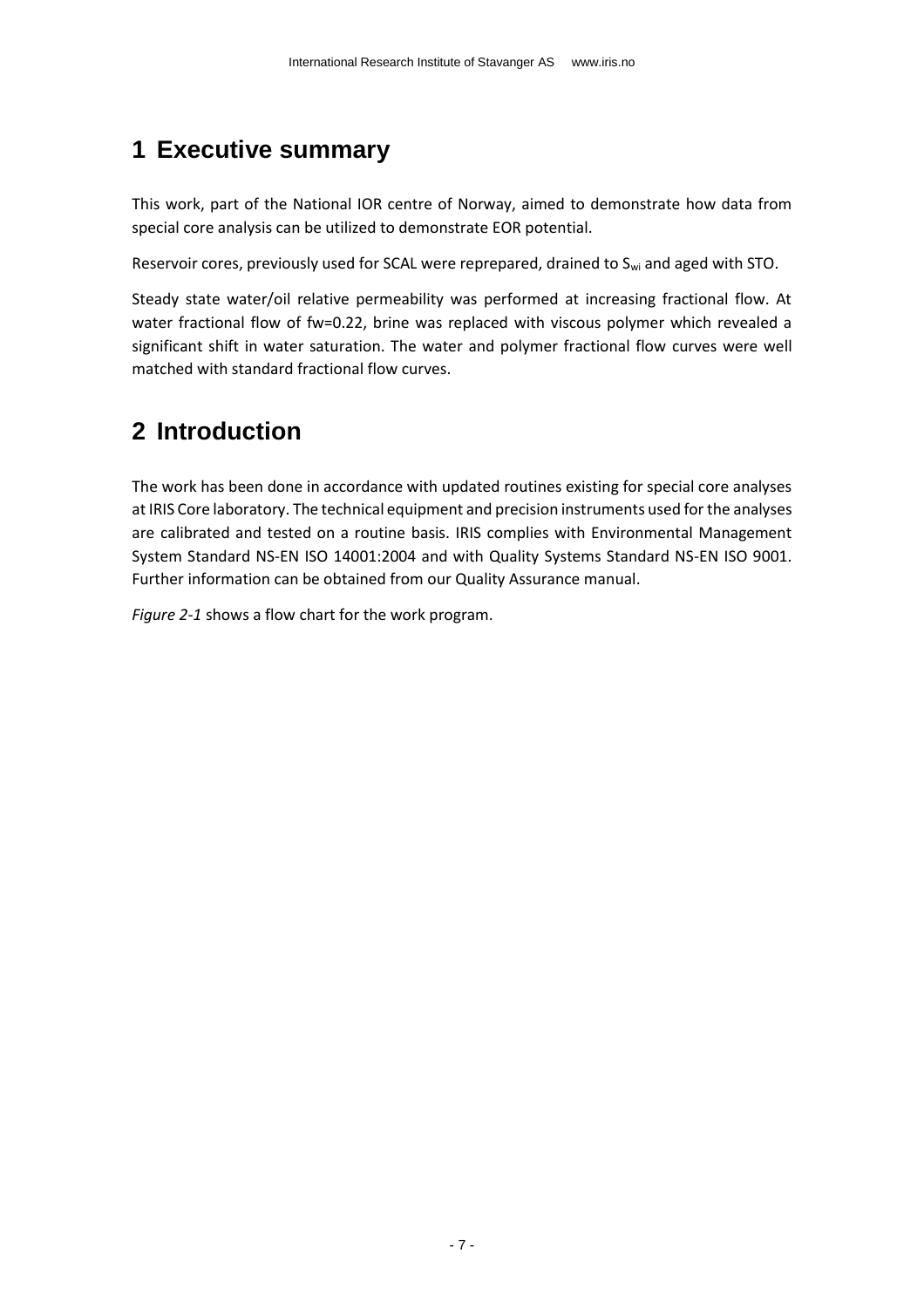

<span id="page-7-0"></span>*Figure 2-1: Test program, flow chart*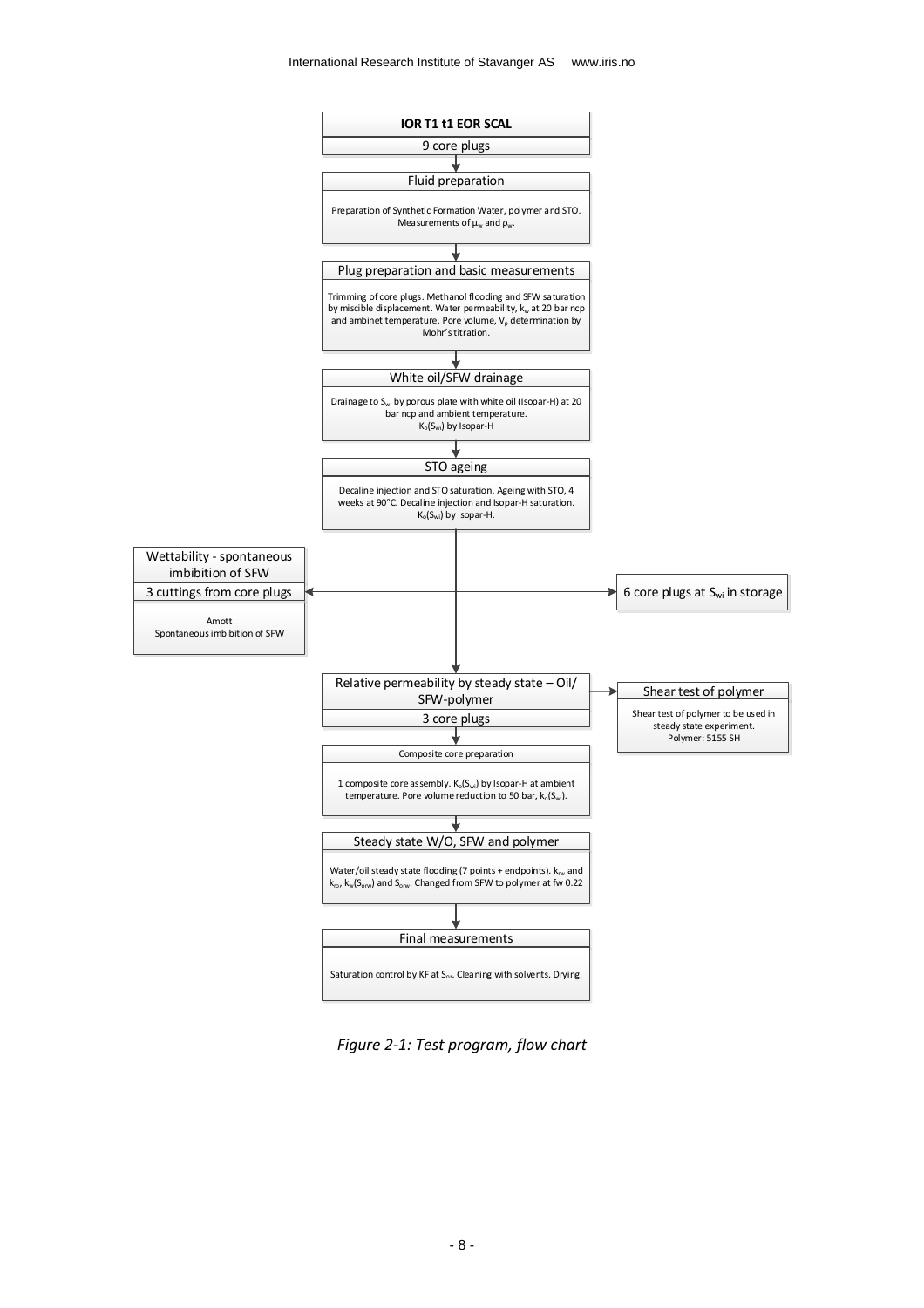# <span id="page-8-0"></span>**3 Plug preparation and analytical procedures**

### <span id="page-8-1"></span>**3.1 Core material**

9 1.5'' cores from a well drilled from a NSC field was released by Statoil for use in this project. The cores had previously been through a SCAL-program at IRIS and were stored at IRIS. The cores were stored in a dry state.

#### <span id="page-8-2"></span>**3.1.1 Initial plug preparations**

The plugs had been trimmed before the SCAL-program, but the plugs were retrimmet at the start of this program because of some grain loss at the plug ends. The cores were mounted in core holders with a confining pressure of 20 bar. The plugs were flooded with methanol to remove air before they were saturated with SFW by miscible displacement.

#### <span id="page-8-3"></span>**3.1.2 Routine core measurements**

After saturation the absolute permeability ( $k_w$ ) of the plugs to SFW were measured at room temperature and 20 bar net confining pressure (NCP). Afterward pore volume (PV) and porosity were determined by nitrate flooding and Mohr's titration at room temperature and 20 bar NCP. The plugs were then flooded with SFW to displace the nitrate formation water at ambient conditions at 20 bar NCP.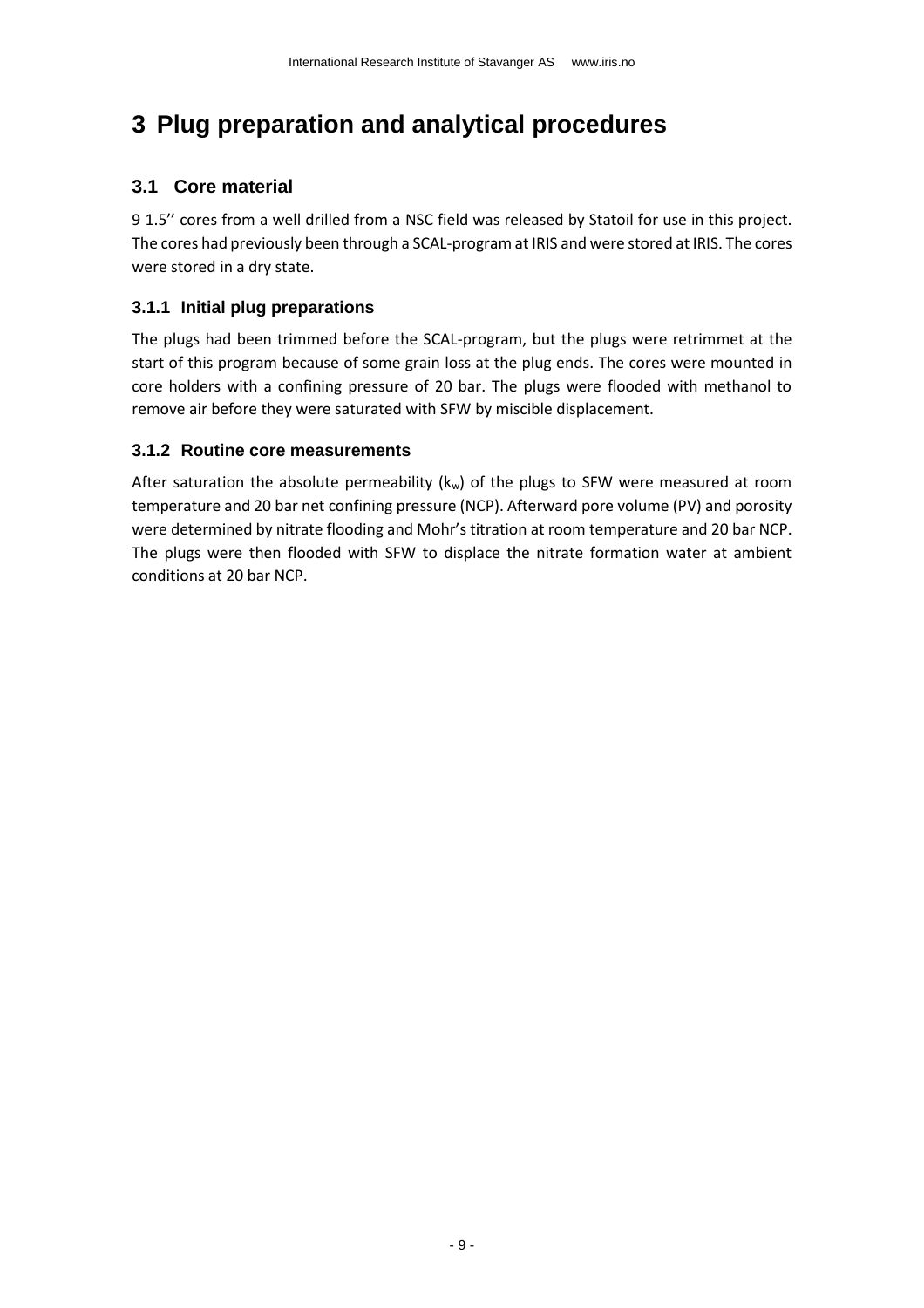# <span id="page-9-0"></span>**4 Test fluids**

### <span id="page-9-1"></span>**4.1 Synthetic formation water**

The synthetic formation water was made from chlorides of Na, Ca, Mg, K and Sr as per the composition listed below. The brine was filtered through 0,45 µm filter and degassed before use. The physical properties of the brine used in this program are given in *[Table 4-1](#page-9-4)*. The viscosity and density of the brine were measured at ambient temperature.

| Recipe given by Statoil: | Salt                                   | Amount [g/L] |        |
|--------------------------|----------------------------------------|--------------|--------|
|                          | $CaCl2 \cdot 2H2O$ :                   | 35,768       |        |
|                          | KCI:                                   | 3,501        |        |
|                          | MgCl <sub>2</sub> · 6H <sub>2</sub> O: | 8,538        |        |
|                          | $SrCl2·6H2O$ :                         | 3,347        |        |
|                          | NaCl:                                  | 104,999      |        |
|                          |                                        |              |        |
| Brine specifications:    | Density (at $23^{\circ}$ C):           | 1,0983       | [g/mL] |
|                          | Viscosity (at $20^{\circ}$ C):         | 1,348        | [CP]   |
|                          |                                        |              |        |

<span id="page-9-4"></span>*Table 4-1: Brine composition and specifications*

### <span id="page-9-2"></span>**4.2 Isopar-H**

The white oil, Isopar-H, were used in drainage to  $S_{wi}$  and permeability measurements. The viscosity of Isopar-H at 20 °C and ambient pressure were measured to be: 1,218 cP.

### <span id="page-9-3"></span>**4.3 Polymer**

A synthetic polymer from SNF, 5115 SH, were used in this project. A mother solution of 5000 ppm was made and diluted with brine to a concentration of 1000 ppm and 1750 ppm. See sectio[n 7.2](#page-17-2) for further details.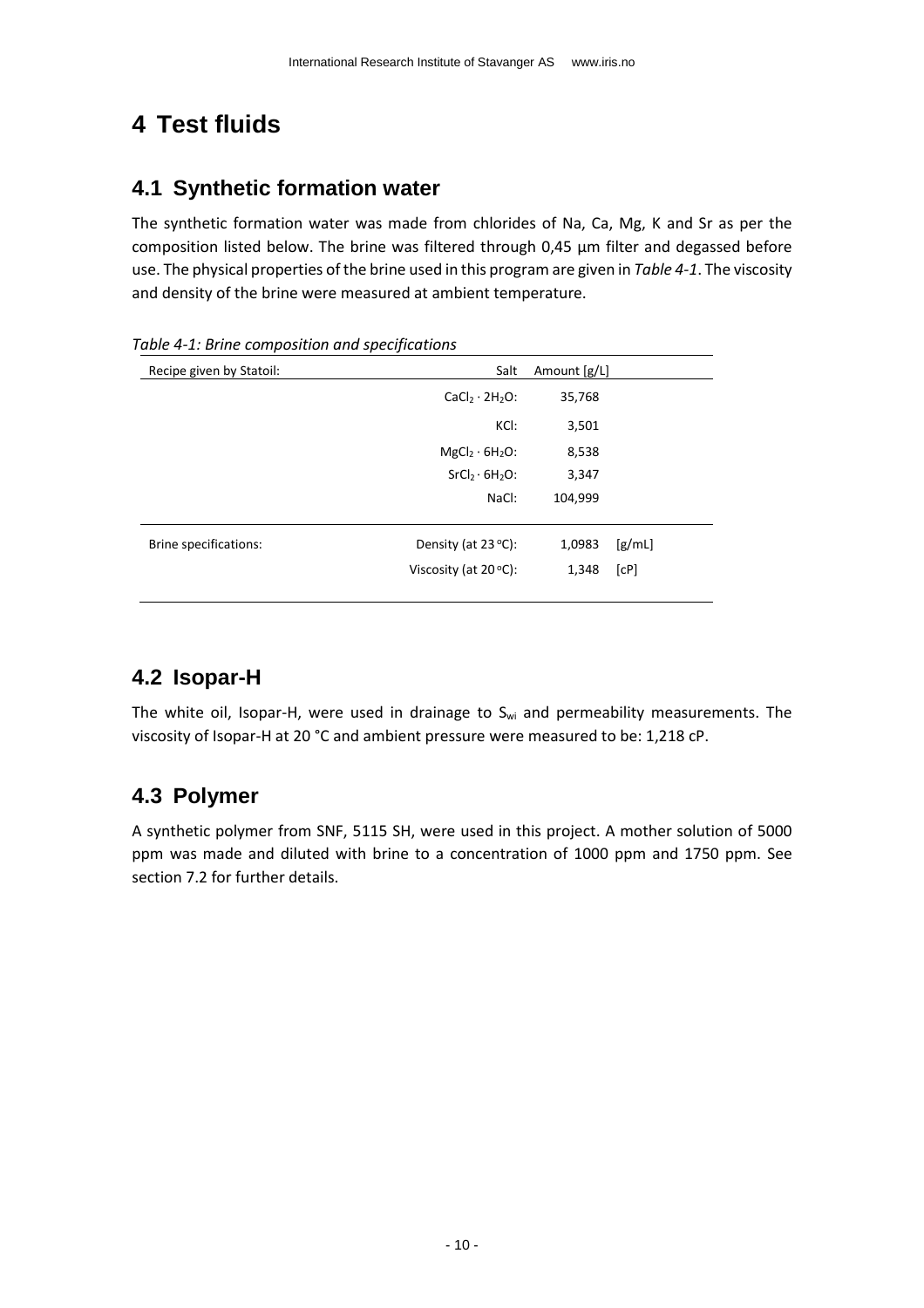## <span id="page-10-0"></span>**5 Basic measurements**

The basic measurements prior to the tests are presented in *[Table 5-1](#page-10-1)*. The initial basic measurements include absolute permeability to water at 20 bar ncp, bulk volume, pore volume, and porosity. Because GV, BV $_{Hg}$  or 0-20 bar pore squeeze have not been measured, BV is based on length and diameter measurements using calipers at atmospheric conditions. This gives a slightly too low porosity. These data were not used in the calculations for the steady state experiment.

Nitrate flooding followed by Mohr's titration was used to determine the pore volume and porosity of the plugs.

| <b>IRIS Plug</b><br>ID | Core <sup>1</sup> | L    | D     | BV <sup>2</sup><br>atm | <b>PV</b> <sub>Mohr</sub><br>20 bar | $\phi_{\text{Mohr}}$<br>20 bar | Kw<br>20 bar |
|------------------------|-------------------|------|-------|------------------------|-------------------------------------|--------------------------------|--------------|
|                        |                   | [cm] | [cm]  | [mL]                   | [mL]                                | [frac.]                        | [MD]         |
| 220                    | A1                | 7,63 | 3,803 | 86,68                  | 20,06                               | 0,231                          | 884          |
| 221                    | A <sub>2</sub>    | 6,10 | 3,809 | 69,51                  | 15,65                               | 0,225                          | 914          |
| 222                    | A <sub>3</sub>    | 6,91 | 3,809 | 78,74                  | 19,73                               | 0,251                          | 799          |
| 230                    | Β1                | 6,67 | 3,809 | 75,97                  | 17,03                               | 0,224                          | 1330         |
| 233                    | <b>B2</b>         | 7,65 | 3,812 | 87,29                  | 19,93                               | 0,228                          | 1486         |
| 235                    | B <sub>3</sub>    | 6,42 | 3,810 | 73,21                  | 16,48                               | 0,225                          | 1136         |
| 226                    | C <sub>1</sub>    | 7,82 | 3,812 | 89,21                  | 20,88                               | 0,234                          | 1507         |
| 237                    | C <sub>2</sub>    | 7,28 | 3,807 | 82,90                  | 19,65                               | 0,237                          | 1724         |
| 199<br>$\sim$          | C <sub>3</sub>    | 7,72 | 3,807 | 87,91                  | 21,32                               | 0,242                          | 1531         |

<span id="page-10-1"></span>*Table 5-1: Basic measurements for all plugs*

 $1)$  Depths removed. Each letter represents a seal peal.

 $2)$  BV based on caliper at atmospheric conditions. Porosities will be slightly too low.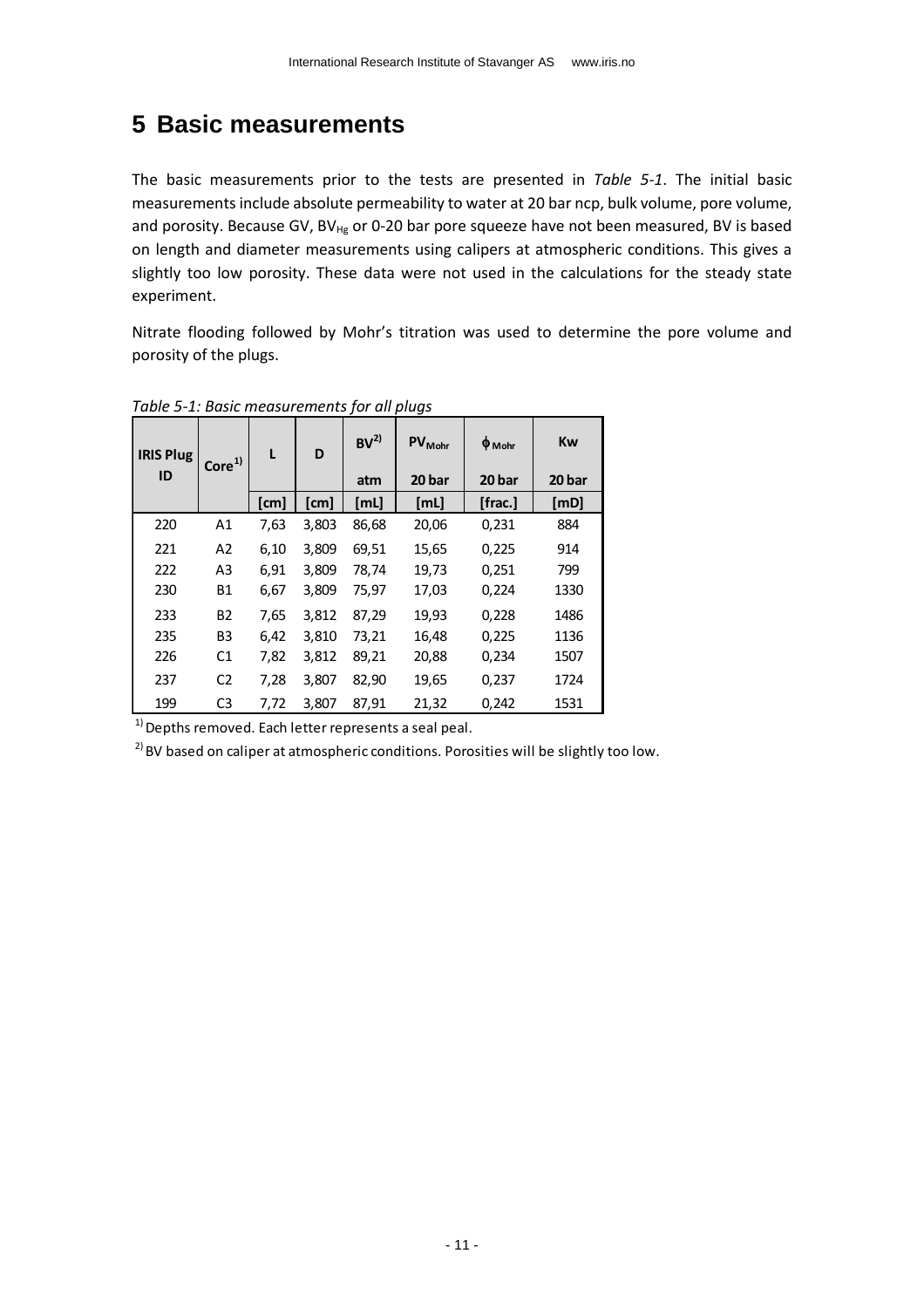

<span id="page-11-0"></span>**Fractional porosity with Mohrs technique [frac.]**

*Figure 5-1: k<sup>w</sup> versus ΦMohr*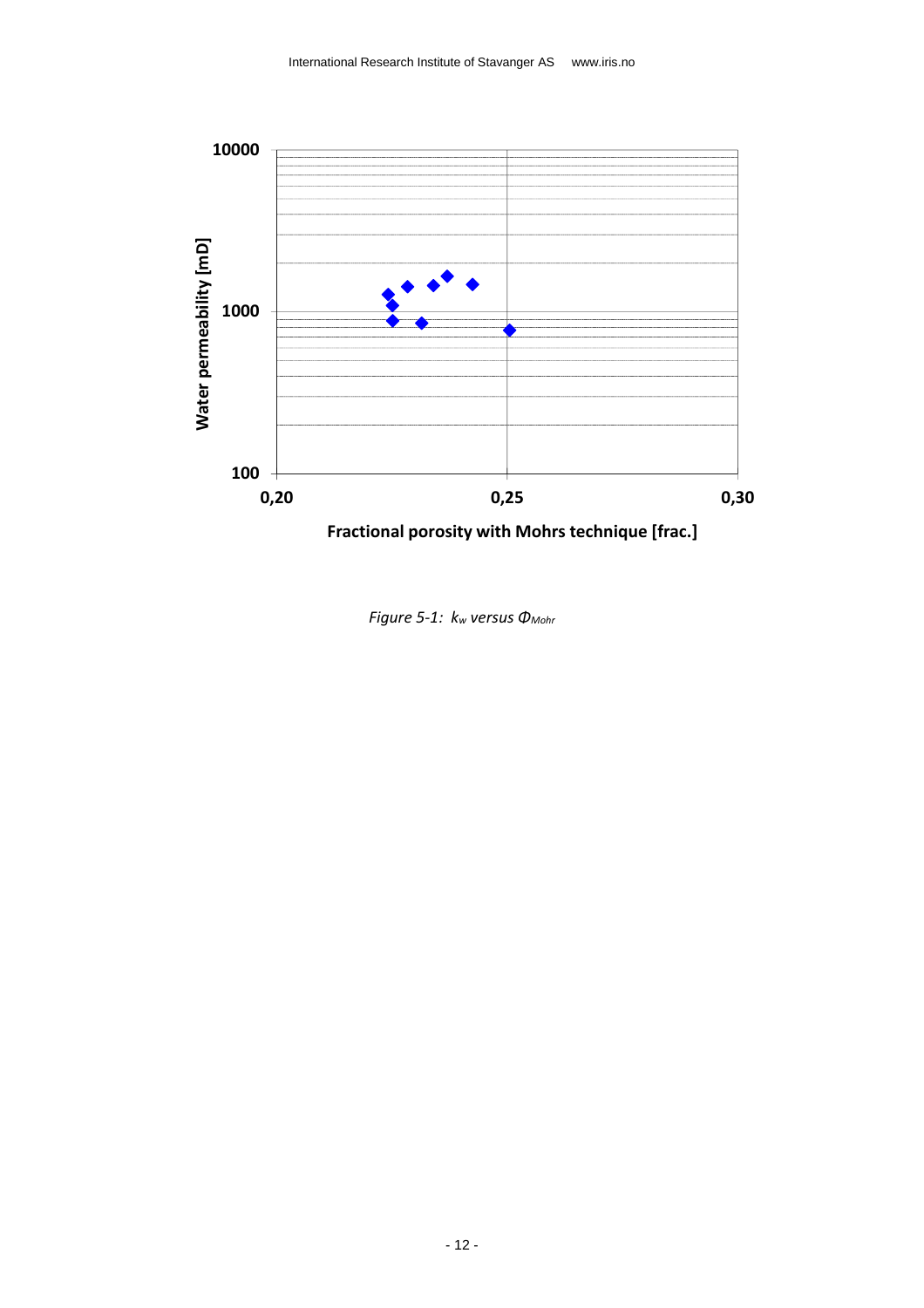# <span id="page-12-0"></span>**6 White oil/SFW drainage, ageing with STO and wettability testing**

### <span id="page-12-1"></span>**6.1 Introduction and key results**

S<sub>wi</sub> was established by individual porous plate drainage at 5 bar capillary pressure with white oil at 20 bar NCP and ambient temperature. Isopar-H was used as the white oil.

After removal of the porous plates, the oil permeability at  $S_{wi}$  was determined.

Decaline was then injected as a buffer before injecting stock tank oil so as not to precipitate heavy oil components. The cores were aged at 90 °C for four weeks while the resisitivity through the core was monitored. The stock tank oil was changed once half way through the ageing process. When the resistivity was stable after changing the STO, the STO was removed by injecting decaline and then isopar-H.

Ko(Swi) was remeasured using ispoar-H after the ageing was finished.

*[Table 6-1](#page-12-2)* shows the measured end-point saturations based on the mass balance from oil-water drainage and the oil permeabilities before and after ageing.

| <b>IRIS Plug</b> | Core <sup>1</sup> | L    | D     | BV <sup>2</sup> | PV Mohr | φ<br>Mohr | Kw     | Swi     | $k_o(S_{wi})_{Isopar}$<br>Before ageing After ageing | $k_o(S_{wi})_{Isopar}$ |
|------------------|-------------------|------|-------|-----------------|---------|-----------|--------|---------|------------------------------------------------------|------------------------|
| ID               |                   |      |       | atm             | 20 bar  | 20 bar    | 20 bar | 20 bar  | 20 bar                                               | 20 bar                 |
|                  |                   | [cm] | [cm]  | [mL]            | [ML]    | [frac.]   | [mD]   | [frac.] | [mD]                                                 | [mD]                   |
| 220              | A1                | 7,63 | 3,803 | 86,68           | 20,06   | 0,231     | 853    | 0,113   | 798                                                  | 790                    |
| 221              | A <sub>2</sub>    | 6,10 | 3.809 | 69,51           | 15,65   | 0,225     | 882    | 0,133   | 617                                                  | $775^{3}$              |
| 222              | A <sub>3</sub>    | 6,91 | 3.809 | 78,74           | 19,73   | 0,251     | 772    | 0,129   | 665                                                  | 653                    |
| 230              | <b>B1</b>         | 6,67 | 3.809 | 75,97           | 17,03   | 0,224     | 1284   | 0,109   | 1244                                                 | 1218                   |
| 233              | <b>B2</b>         | 7,65 | 3.812 | 87.29           | 19,93   | 0,228     | 1434   | 0,113   | 1441                                                 | 1436                   |
| 235              | B <sub>3</sub>    | 6,42 | 3,810 | 73,21           | 16,48   | 0,225     | 1096   | 0,125   | 1175                                                 | 1151                   |
| 226              | C1                | 7,82 | 3,812 | 89,21           | 20,88   | 0,234     | 1454   | 0,070   | 1516                                                 | 1560                   |
| 237              | C <sub>2</sub>    | 7,28 | 3,807 | 82,90           | 19,65   | 0,237     | 1663   | 0,064   | 1669                                                 | 1680                   |
| 199              | C <sub>3</sub>    | 7,72 | 3,807 | 87,91           | 21,32   | 0,242     | 1478   | 0,069   | 1690                                                 | 1682                   |

<span id="page-12-2"></span>*Table 6-1: Capillary drainage tests, gas/water & end-point saturation exponents (n), key results*

 $1)$  Depths removed. Each letter represents a seal peal.

 $2)$  BV based on caliper at atmospheric conditions. Porosities will be slightly too low.

<sup>3)</sup> Measured twice

After the ageing was finished and the cores were saturated with isopar-H again, a part of one core from each seal peal was removed and put into an Amott-beaker for spontaneous imbibition of SFW to test the achieved wettability.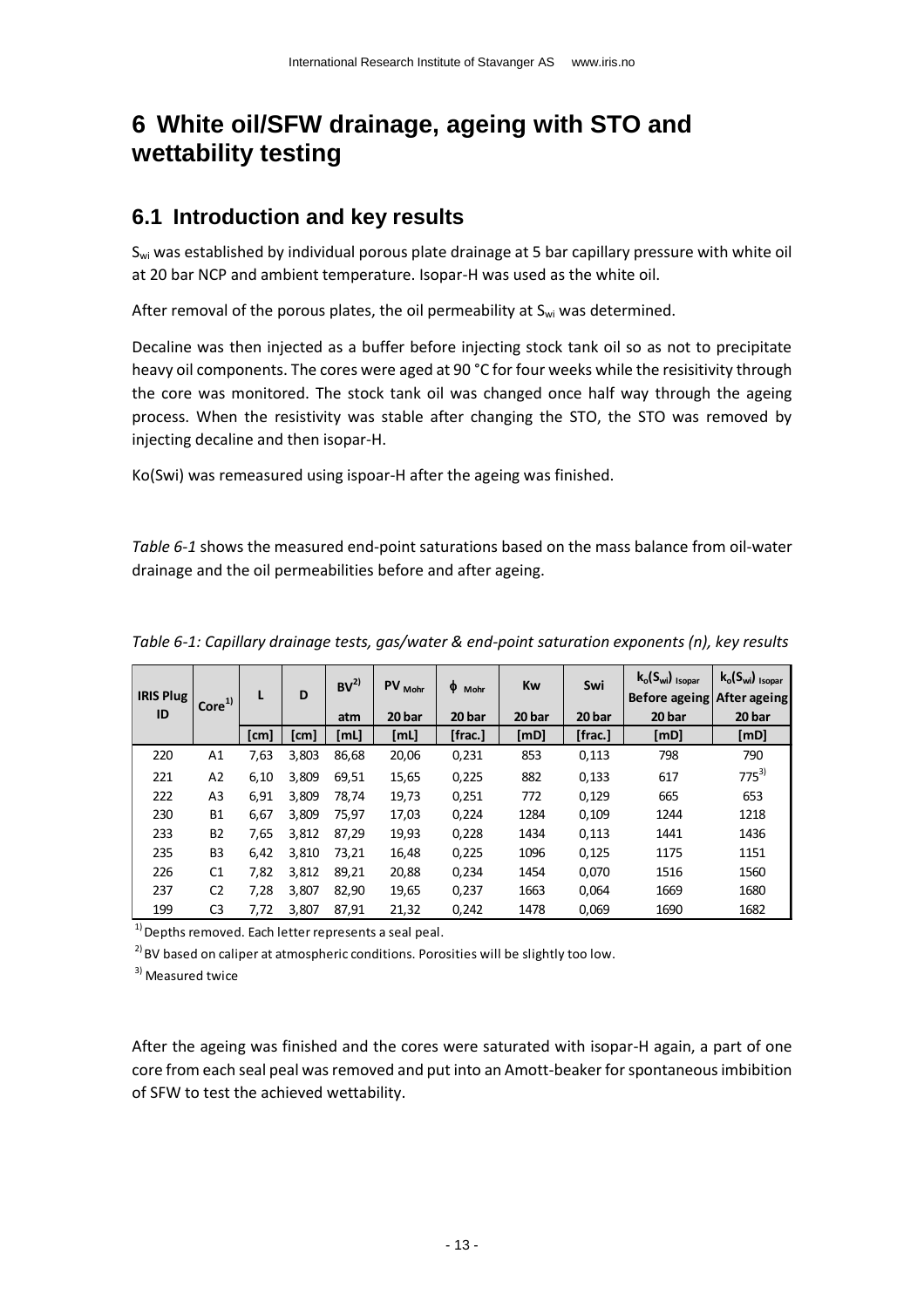## <span id="page-13-0"></span>**6.2 Oil/SWF-drainage**

Semi permeable ceramic porous plates were installed at the downstream end of each core plug. To maintain hydraulic contact between plug's surface and porous plate, kaolinite paste was applied. At a constant confining pressure of 20 bar and ambient temperature, the plugs were drained to irreducible water saturations  $(S_{wi})$  with isopar-H allowing for a maximum water production of 1 mL/day for each individual plug. The capillary pressure was increased in 8 steps from 0 to 5 bar.

Electrical resistivity measurements were performed during the drainage. The samples were exposed to a known current frequency of 1 kHz with a two-point electrode system. The impedance and the phase angle were recorded for each sample, allowing calculation of the electrical sample resistivity.

The experimental setup used during the drainage is shown in *[Figure 6-1](#page-13-1)*.



*Figure 6-1: Schematic view of experimental setup*

<span id="page-13-1"></span>At the end of the drainage, the porous plates were removed and relative permeability to isopar-H ( $k_0(S_{wi})$  was measured at ambient conditions.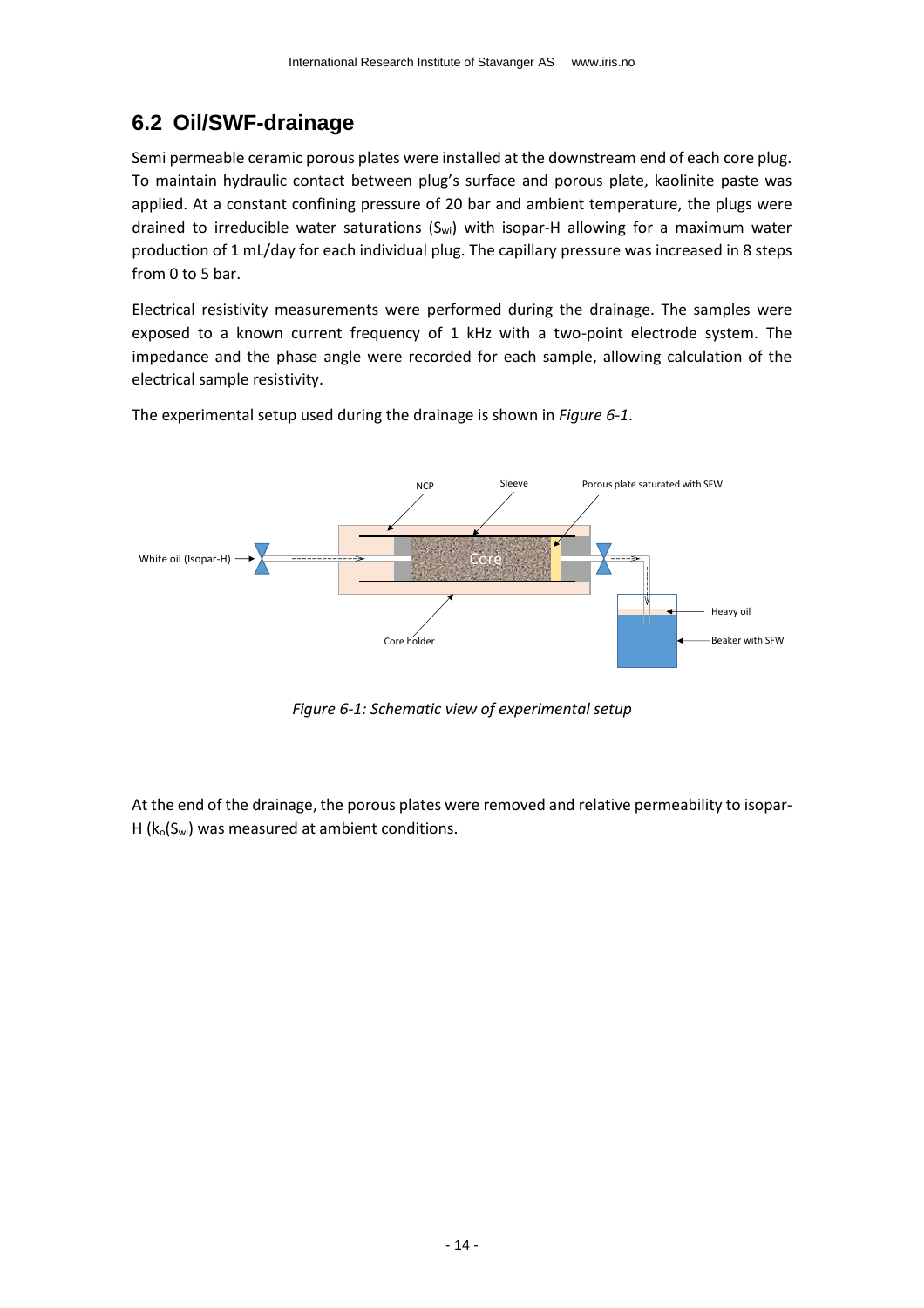## <span id="page-14-0"></span>**6.3 Ageing**

The cores were then flooded with decaline to displace all isopar-H and the core holders mounted in a heating cabinet. The temperature was increased to 60 °C and 2 pore volumes of STO was injected in each core. The STO used was an old separator sample from a Norwegian oil field, but not the same as which the core material originated from. The decaline acted as a buffer to keep any heavy oil components in the STO from precipitating in contact with the isopar-H. When all cores had been flooded with STO the temperature was increased to 90 °C for 4 weeks. Another 2 pore volumes of STO was injected after 13 days.

*[Figure 6-2](#page-14-1)* show how the RI changes over time during the ageing process. The six cores from seal peal A and B hardly experience any ageing effect, while all three cores from seal peal C experience an increase in RI which indicate an increased oil-wetness. The three cores from seal peal C also show a marked increase in RI after the STO was changed after 13 days.



*Figure 6-2: Ageing – increase in RI over time*

<span id="page-14-1"></span>*[Figure 6-3](#page-15-1)* show the relationship between the  $(k_0(S_{wi})$  before and after ageing. There was a good match between the two measurements, except for core A2, which had significantly higher permeability after ageing. Based on the rest of the data it would seem the measurement of  $(k_0(S_{wi})$  for A2 before ageing is too low.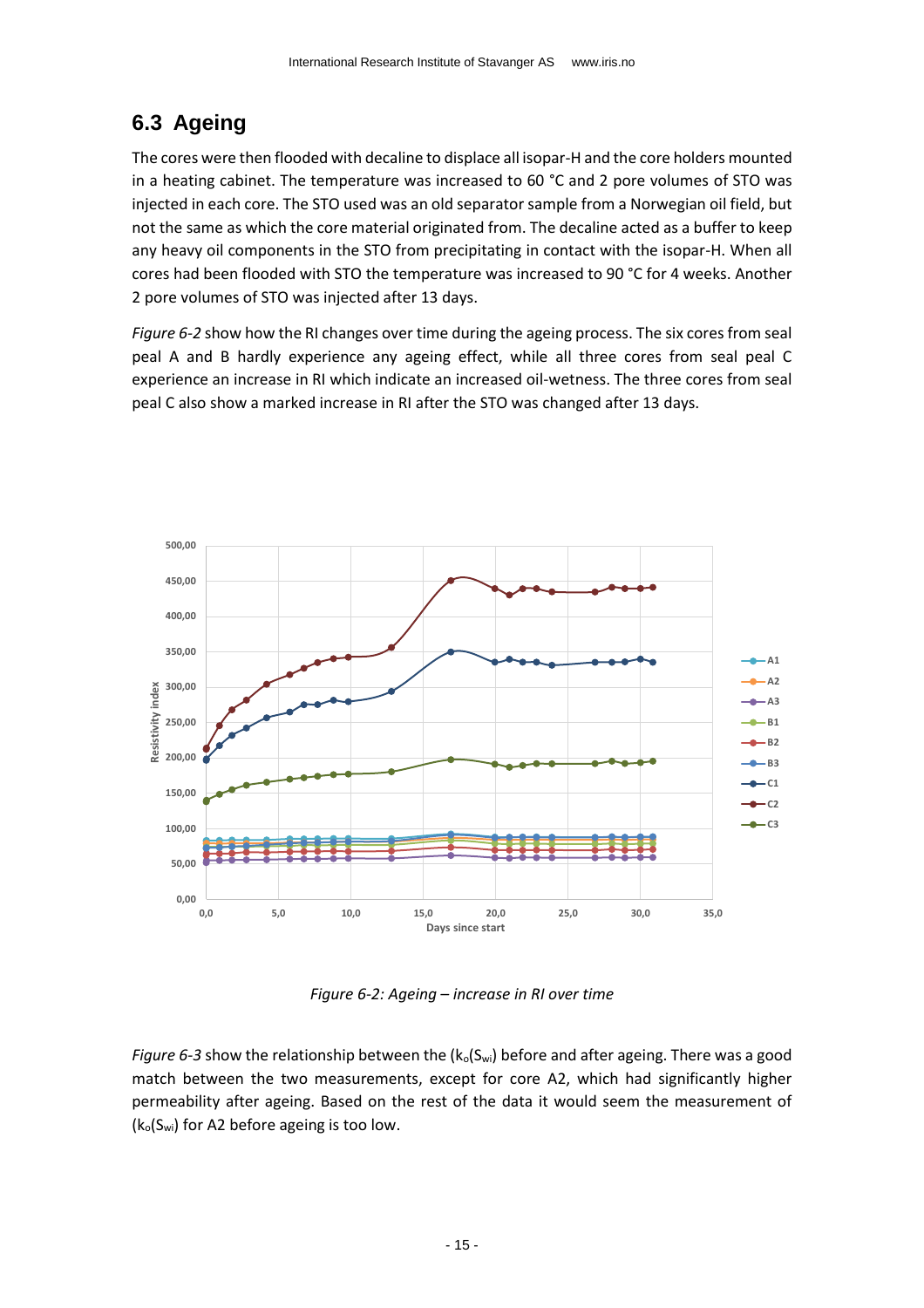

<span id="page-15-1"></span>*Figure 6-3: ko(Swi) before ageing versus ko(Swi) after ageing*

### <span id="page-15-0"></span>**6.4 Wettability testing**

To have an indication of the achieved wettability it was decided to cut off part of three cores, one from each seal peal, and do spontaneous imbibition of SFW on them. The three selected cores were dismounted, a 2 cm section cut of one end and then the main core was wetmounted with isopar-H back in the core holder.

Only a small amount of material could be removed from the main cores since the composite core in the SS-experiment should have as long a core as possible. It was assumed that the porosity and saturation was constant through each core.

The cut-offs were put into Amott-beakers filled with SFW and the production of oil (imbibition of SFW into the cores) was monitored by reading produced oil volume in a graduated cylinder.

*[Table 6-2](#page-16-1)* show the production of oil from the three cores. There were problems with oil drops sticking to the cores and glas walls giving too low recorded oil production, especially for A1 which had no oil production recorded. Based on visual observation of the droplets stuck to the cores and glas, the the missing production would still be low (< 0,4 mL).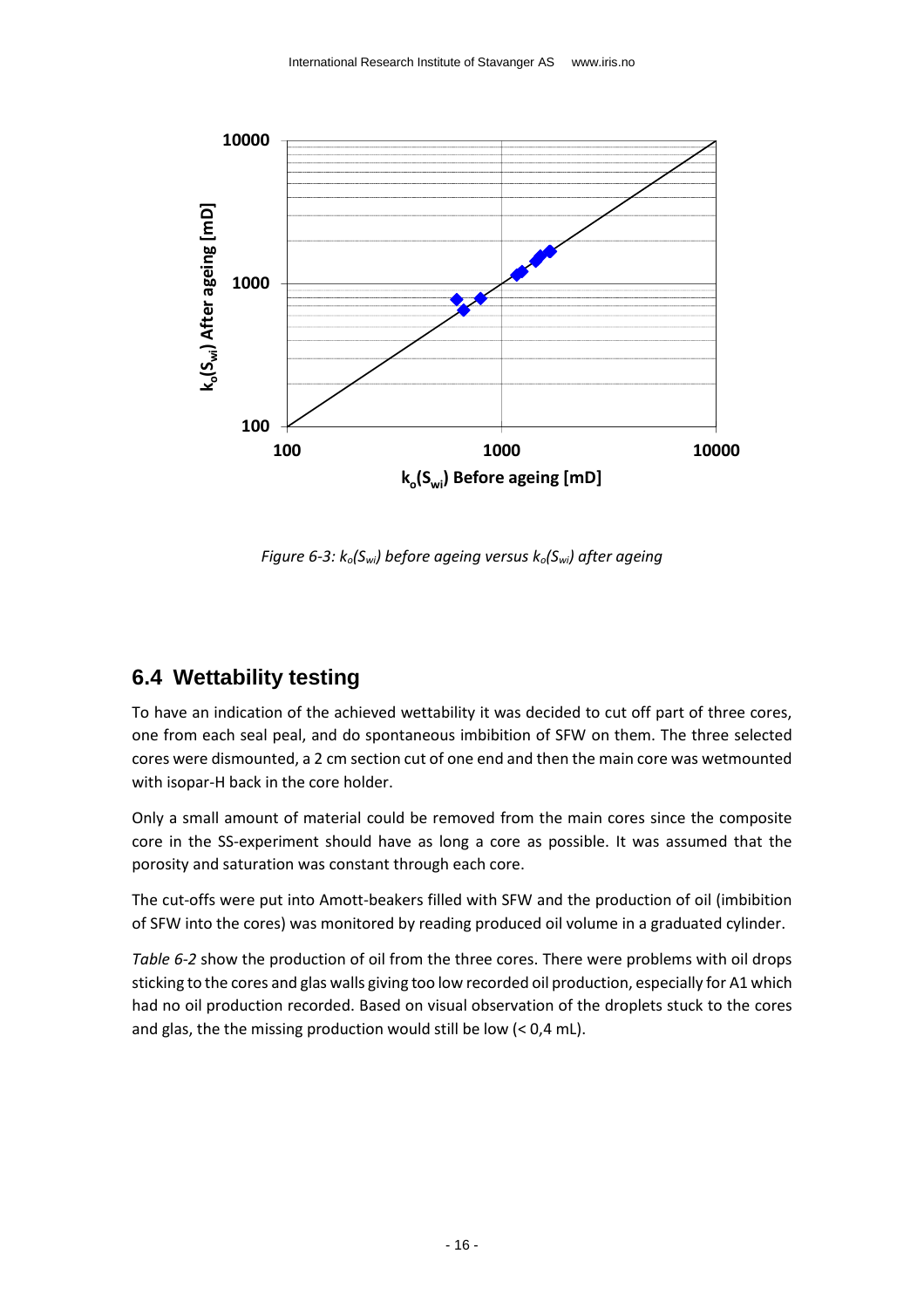|             |         | A1           |                 |         | <b>B2</b>    |                 |         | C <sub>1</sub> |                 |
|-------------|---------|--------------|-----------------|---------|--------------|-----------------|---------|----------------|-----------------|
| t           | $t_{D}$ | $\Delta V_o$ | <b>Recovery</b> | $t_{D}$ | $\Delta V_o$ | <b>Recovery</b> | $t_{D}$ | $\Delta V_o$   | <b>Recovery</b> |
| [min]       |         | [mL]         | [frac.]         |         | [ML]         | [frac.]         |         | [mL]           | [frac.]         |
| $\mathbf 0$ | 0       | 0,00         | 0,00            | 0       | 0,00         | 0,00            | 0       | 0,00           | 0,00            |
| 60          | 3850    | 0,00         | 0,00            | 5183    | 0,10         | 0,02            | 4959    | 0,00           | 0,00            |
| 120         | 7701    | 0,00         | 0,00            | 10366   | 0,10         | 0,02            | 9918    | 0,00           | 0,00            |
| 1080        | 69304   | 0,00         | 0,00            | 93292   | 0,15         | 0,03            | 89265   | 0,05           | 0,01            |
| 2760        | 177111  | 0,00         | 0,00            | 238412  | 0,15         | 0,03            | 228122  | 0,07           | 0,01            |
| 4500        | 288769  | 0,00         | 0,00            | 388716  | 0,15         | 0,03            | 371937  | 0,10           | 0,02            |
| 18495       | 1186839 | 0,00         | 0,00            | 1597623 | 0,15         | 0,03            | 1528662 | 0,10           | 0,02            |

<span id="page-16-1"></span>*Table 6-2: Wettability test – spontaneous imbibition*

 $t_D$  - Dimensionless time

Production somewhat too low, especially for A1, because of oil sticking to the cores and glas walls.

*[Figure 6-4](#page-16-0)* show the oil recovery for the three cores plottet against dimensionless time. The production curve of a very strongly water wet outcrop core is also plottet (black line). Comparing the production from the core samples with the production curve of the very strongly water wet outcrop core, it indicates that the ageing with STO have made the cores oil wet.



<span id="page-16-0"></span>*Figure 6-4: Wettability test – spontaneous imbibition of samples vs very strongly water wet outcrop core*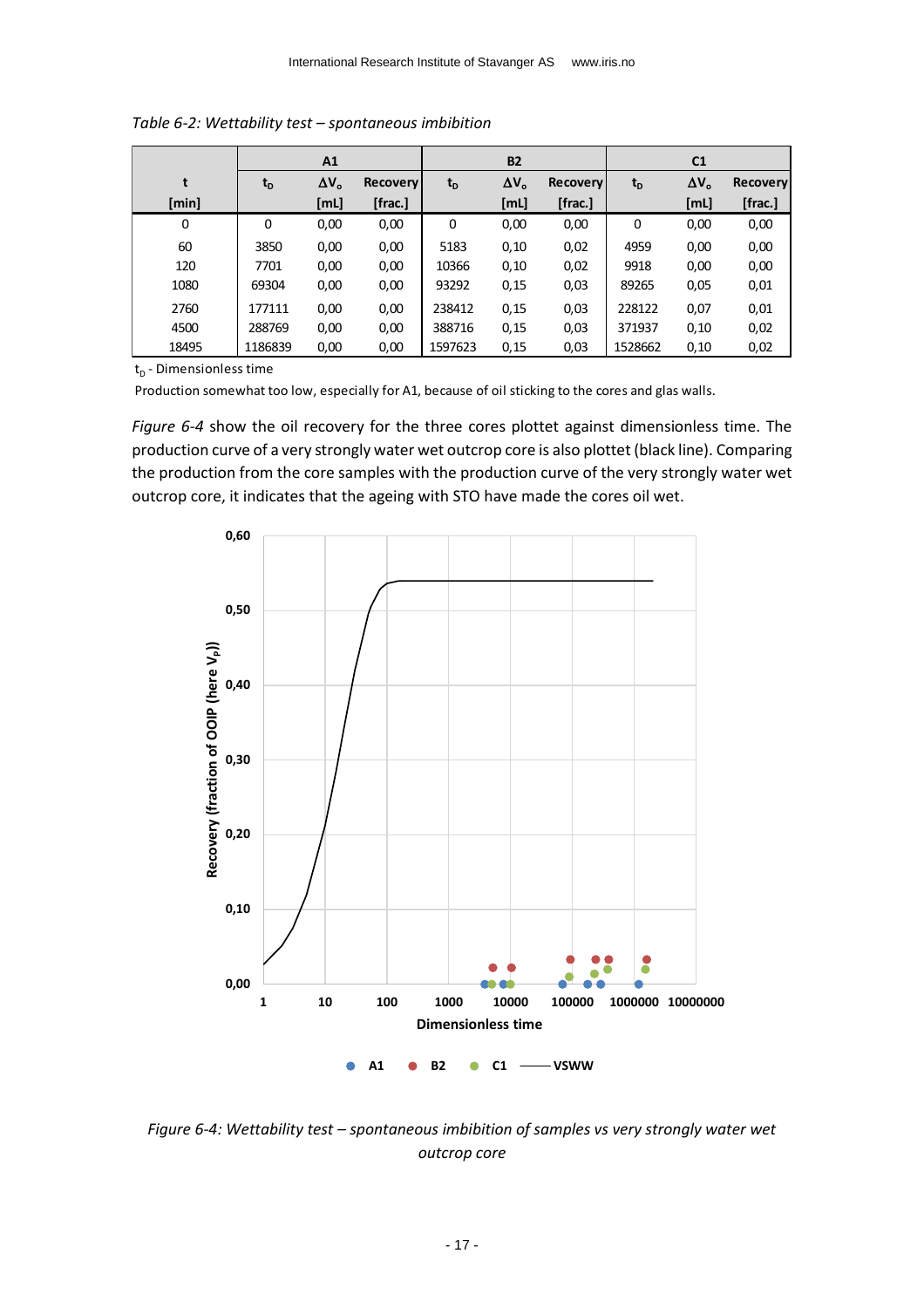# <span id="page-17-0"></span>**7 Water-polymer/Oil – Relative permeability – Steady State**

## <span id="page-17-1"></span>**7.1 Introduction**

The cores from seal peal C was selected to be used in the SS-experiment, because they had the highest permeability and, based on RI from ageing with STO, were the most oil wet. The cores were stacked into a composite core and mounted in a single core holder.

The SS-experiment was started as a normal water/oil experiment, with the use of SFW initially for the first four fractions. When the production of oil was stable at the fourth fraction, the SFWfeed was changed to the polymer while keeping the fraction the same. When the oil production had stabilized again, the last five fractions were conducted using polymer. The polymer had been sheared down before use.

Finally the core was flooded with solvents to remove all water so the end water saturation could be determined by Karl Fischer titration.

## <span id="page-17-2"></span>**7.2 Polymer**

### <span id="page-17-3"></span>**7.2.1 Polymer used**

A synthetic polymer from SNF, from called 5115 SH, was used in the SS-experiment. The end polymer was made from a 5000 ppm motherliquor of 5155 in SFW which was diluted to 1750 ppm using SFW.

The initial shear tests were conducted using a 1000 ppm polymer.

Polymers have variable viscosity based on the share rate they are exposed to. The viscosities given in section [7.2](#page-17-2) are measured on an Anton Paar Physica MCR 301 rheometer at shear rate of 1 to 5  $s<sup>-1</sup>$ . The effective viscosities during the SS-experiment have been addressed in section [7.8.](#page-27-0)

### <span id="page-17-4"></span>**7.2.2 Shear test**

When a polymer pass constrictions its molecular structure can be sheared into smaller sections, reducing the viscosity of the fluid. How much the polymer is sheared is dependent on the size of the molecular chains, the size of the constriction, the speed the polymer flows past the constriction etc.

During the planning of the experiment is was discussed if the polymer would be recirculated through the rig or not. Since the polymer would meet many constrictions and sharp bends in the tubing and valves of the rig, the viscosity of freshly made polymer would be reduced drastically if it was recirculated through the pump system like the brine usually is. A few simle experiments were conducted to test how much the polymer would degrade because of shear and other factors.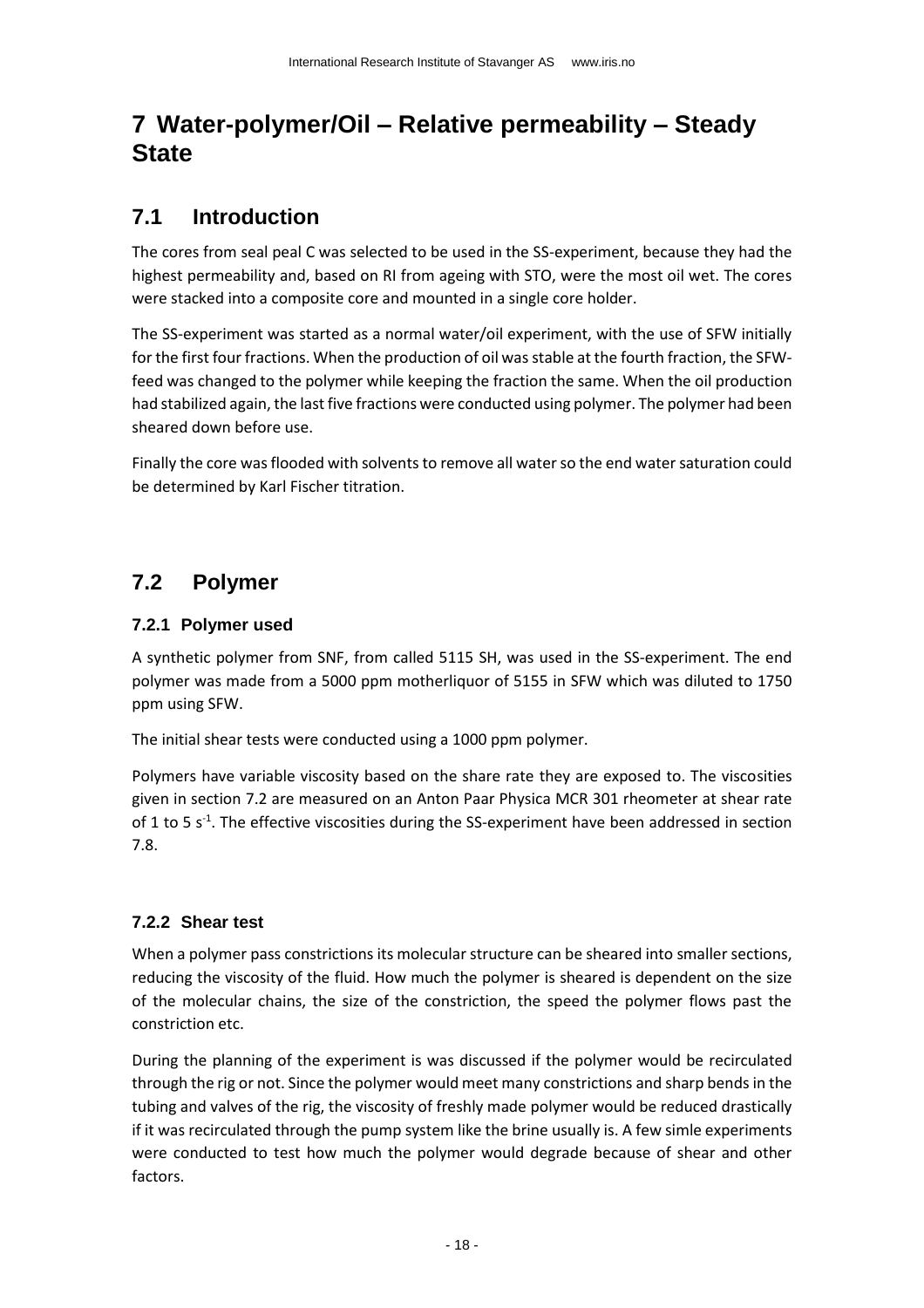A sample of 1000 ppm polymer was placed in a flask with a stirring magnet set at a minimal speed. The inlet line to a QX-6000 pump with BV valves was put inside the flask. The outlet from the pump went via an Autoklav valve and two CV-310 valves before going back into the flask. The rate was set to 1 mL/min with a returnrate of 1.2. Polymer samples were taken directly from the outlet tube throughout the test and the change in viscosity was determined.

Since other factors than the recirculation through the pump also can lead to degradation of the polymer a parallel test was started with a similar flask, polymer amount, magnetic stirrer size and speed some hours after the first test had been started.

*[Figure 7-1](#page-18-0)* show a substantial reduction in viscosity in the sample being recirculated through the pump, but that some of the reduction is caused by other effects, like the magnetic stirring bar and temperature.



<span id="page-18-0"></span>*Figure 7-1: Degradation test of polymer. Recirculation through pump and background.*

By pre-shearing the polymer before using it in the SS-rig problems with degradation of the polymer can be minimized. A degradation test was run on a batch sample using a Silverson L5M equipped with a ring with 2,6x2,4 mm square holes, using 3 different speeds. The goal was to reach a lower viscosity than the recirculation test had produced. *[Figure 7-2](#page-19-0)* show the degradation of a larger 1000 ppm polymer sample using three different speeds.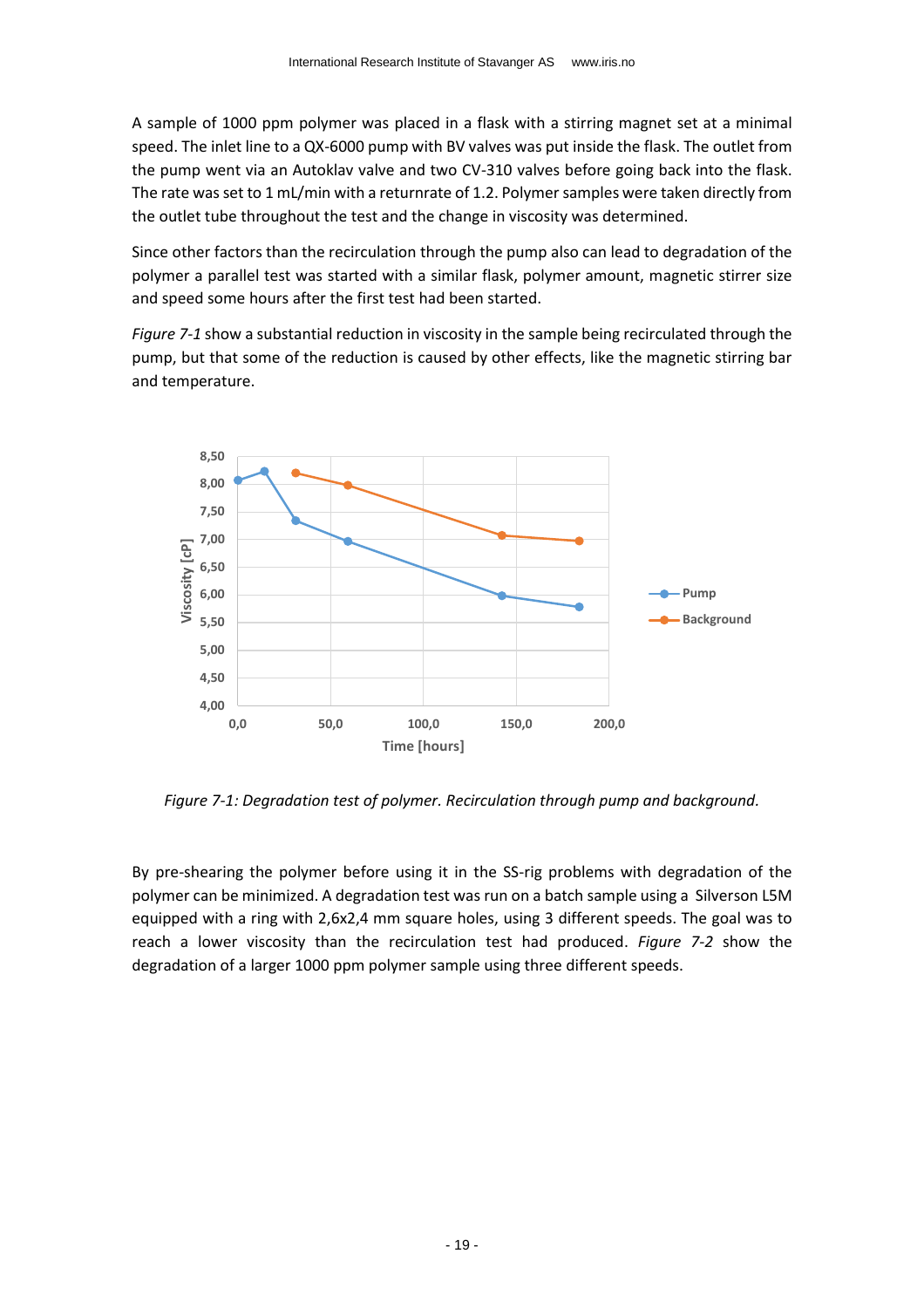

<span id="page-19-0"></span>*Figure 7-2: Degradation test of polymer. Shearing of batch sample with Silverson L5M.*

To check if the pre-sheared polymer from the above test would be more or less stable in the SSrig, a pre-sheared sample (from the test above) was tested with recirculation through the same pumpsetup as initially described. The test shows that the viscosity of the sample is stable for a long time in the pump after it has been pre-sheared.



<span id="page-19-1"></span>*Figure 7-3: Degradation test in pump using pre-sheared polymer.*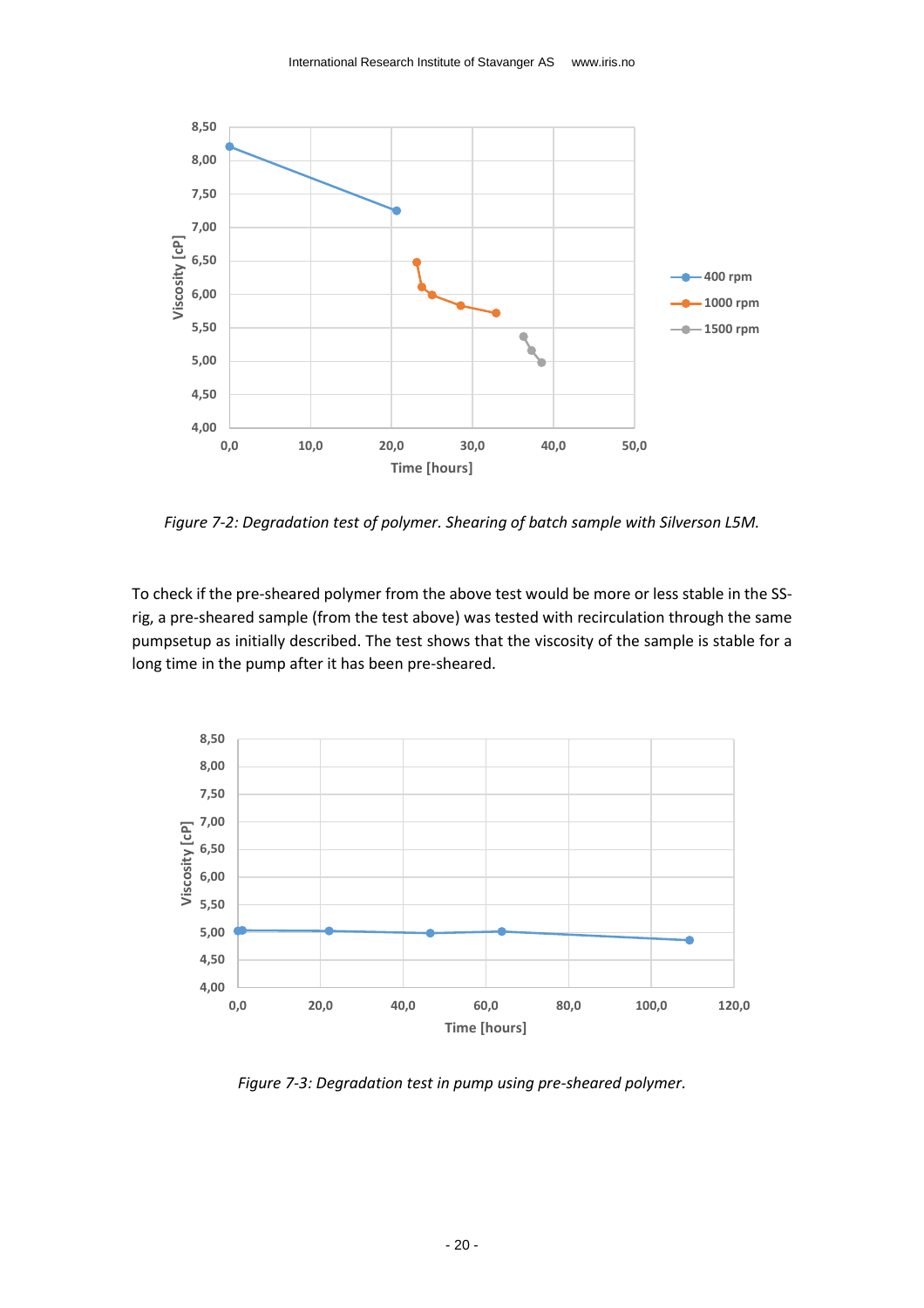#### <span id="page-20-0"></span>**7.2.3 Pre-shearing of final polymer solution**

The end viscosity of a 1000 ppm polymer after pre-shearing was deemed a little low, so the concentration was increased to 1750 ppm. This sample was pre-sheared using the Silverson L5M at 1500 rpm and was used in the final SS-experiment. *[Figure 7-4](#page-20-2)* shows the change in viscosity during the pre-shearing over time.



*Figure 7-4: Pre-shearing of final polymer solution.*

#### <span id="page-20-2"></span><span id="page-20-1"></span>**7.2.4 Filter tests**

The SS-rig have in-line filters of 3,0 µm which the polymer must pass through if it is being recirculated. A 1000 ppm 5115 SH polymer solution was tested against filters with different pore sized, but there was little or no effect on the viscosity.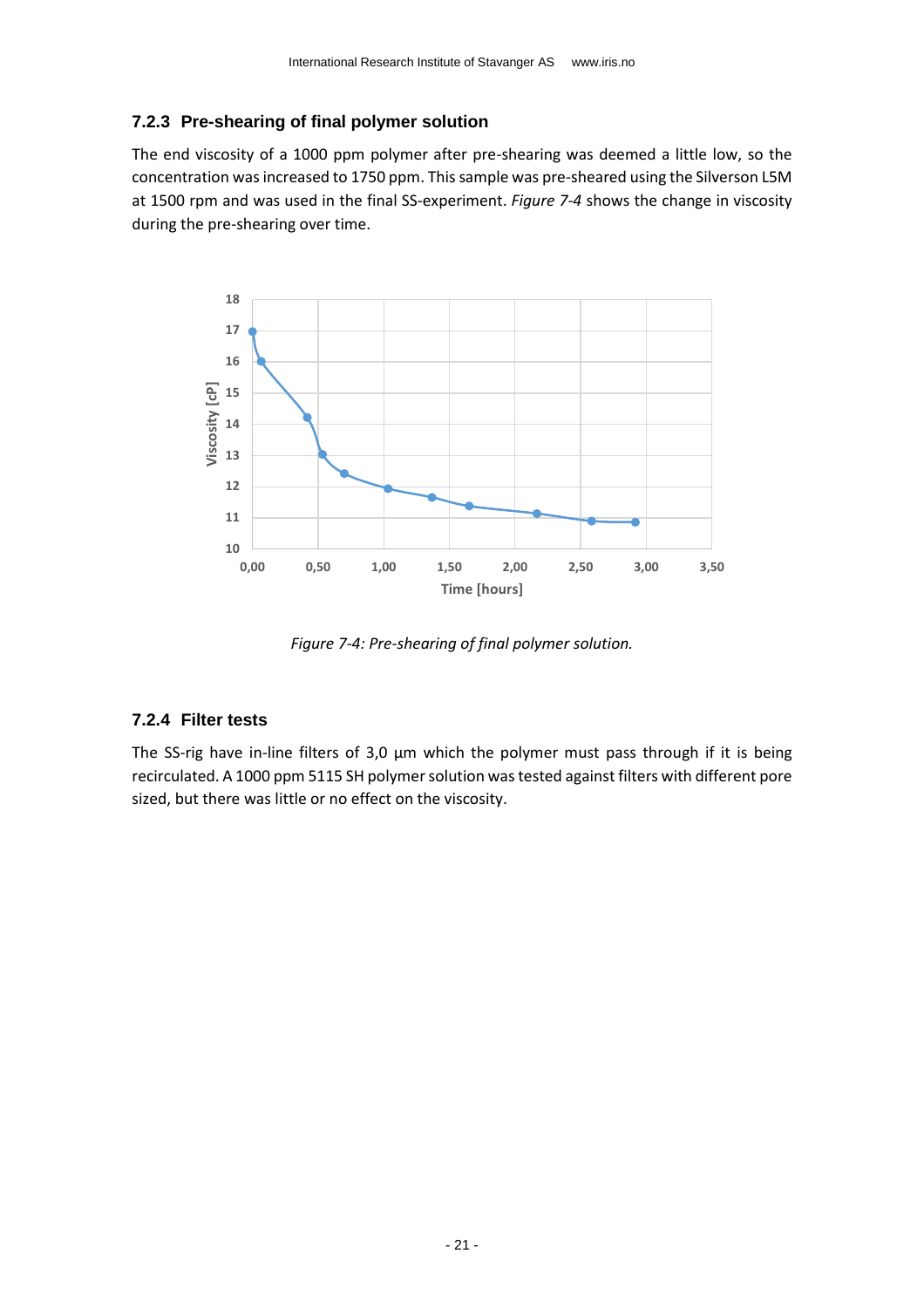## <span id="page-21-0"></span>**7.3 Experimental procedure**

An overview of the program for relative permeability measurements is given in *[Figure 2-1](#page-7-0)* (page [8\)](#page-7-0). The apparatus for steady-state flooding tests is presented in [Appendix C.](#page-33-0)

#### <span id="page-21-1"></span>**7.3.1 Mounting and preparing composite core**

- Assembling the plugs into composite core
- Measurement of  $k_0(S_{wi})$  flooding with isopar-H at 21°C.
- Pore volume reduction to 50 bar,  $k_o(S_w)$ .

#### <span id="page-21-2"></span>**7.3.2 Relative permeability by steady-state flooding using SFW and polymer**

- Horizontal injection
- Monotonously increase water flow-fraction up to 0,2
- When stable production, change from brine to polymer, still at flow-fraction 0,2
- Continue monotonously increase of polymer flow-fraction up to 1,0
- Bumpflooding with SFW

#### <span id="page-21-3"></span>**7.3.3 Final measurements**

- Water content measurement by Karl Fischer
- Cleaning by flooding alternating solvent (60 °C)
- Drying

### <span id="page-21-4"></span>**7.4 Composite core**

The cores from seal peal C was selected to be used in the SS-experiment, because they had the highest permeability and, based on RI from ageing with STO, were the most oil wet. The cores were stacked into a composite core and mounted in a single core holder, see *[Table 7-1](#page-21-5)*. The cores are stacked from highest to lowest permeability, with the highest permeability towards the inlet.

| <b>IRIS Plug</b><br>ID | Core*          | L          | D     | Kw<br>20 bar | Before ageing<br>20 bar | ko(Swi) Isopar   ko(Swi) Isopar   Composite<br><b>After ageing</b><br>20 bar | Order |
|------------------------|----------------|------------|-------|--------------|-------------------------|------------------------------------------------------------------------------|-------|
|                        |                | [cm]       | [cm]  | [mD]         | [mD]                    | [mD]                                                                         |       |
| 226                    | C <sub>1</sub> | $5,70^{1}$ | 3,812 | 1454         | 1516                    | 1560                                                                         | 3     |
| 237                    | C <sub>2</sub> | 7,28       | 3,807 | 1663         | 1669                    | 1680                                                                         |       |
| 199                    | C3             | 7,72       | 3,807 | 1478         | 1690                    | 1682                                                                         |       |

<span id="page-21-5"></span>*Table 7-1: Composite core C*

 $1$ <sup>1</sup>Core C1 have been cut to new length because of sample for spont. imb.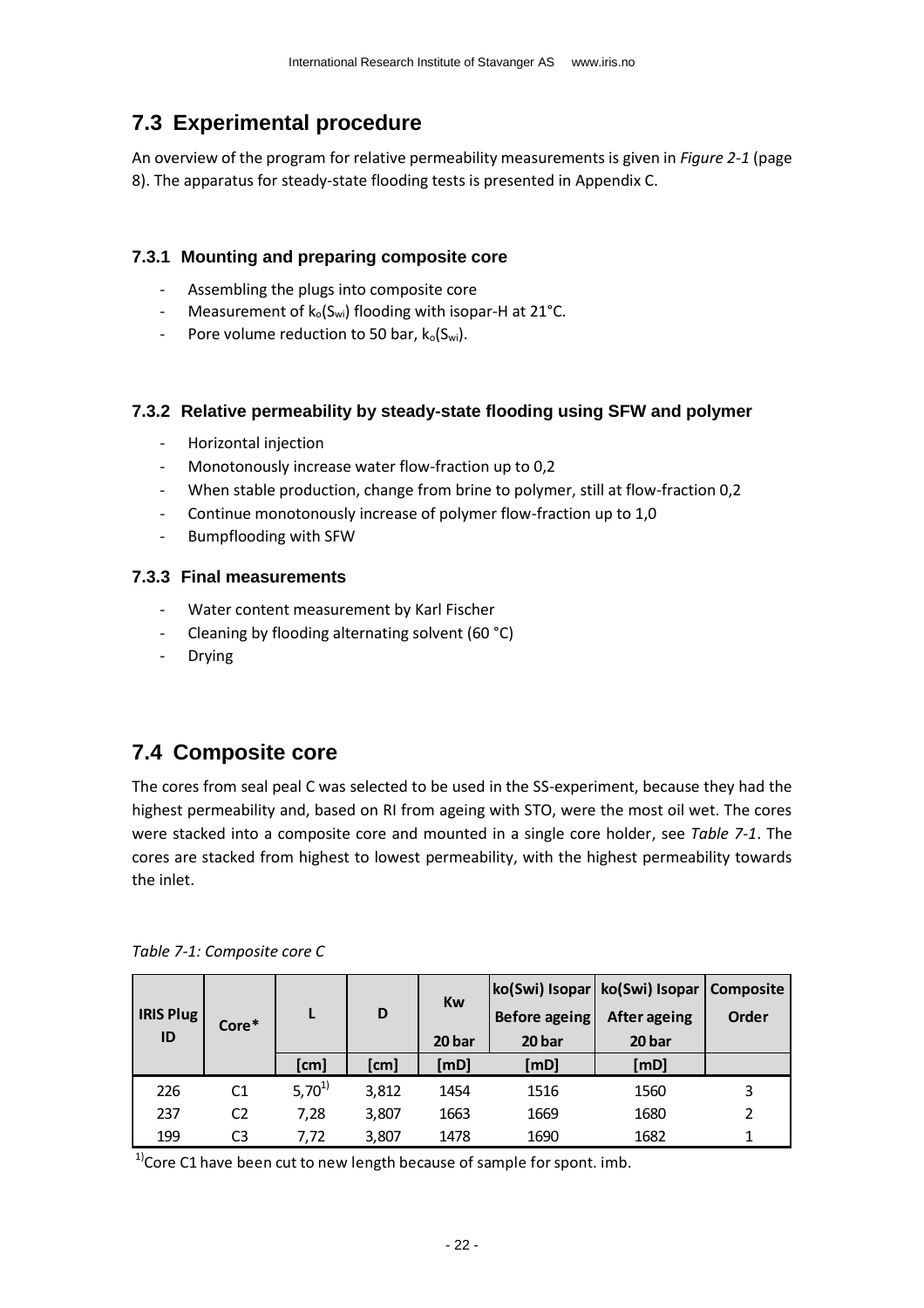### <span id="page-22-0"></span>**7.5 Initial core measurements and parameters**

Composite core C is described in *[Table 7-2](#page-22-1)*.

<span id="page-22-1"></span>*Table 7-2: Composite core C for Water-Polymer/Oil Kr SS tests*

| <b>Name</b>                        |         | Composite<br>core C |
|------------------------------------|---------|---------------------|
| Length                             | [cm]    | 20,71               |
| Diameter                           | [cm]    | 3,81                |
| Pore volume                        | [ML]    | 55,81               |
| $S_{wi}$                           | [frac.] | 0,068               |
| $S_{\text{or}}$                    | [frac.] | 0,167               |
| $k_{o(20\text{ bar NCP})}(S_{wi})$ | [mD]    | 1616                |
| $k_{o(50\text{ bar NCP})}(S_{wi})$ | [mD]    | 1591                |
| $\mathsf{k}_{\mathsf{REF}}$        | [mD]    | 1591                |

 $\phi$  Pore volume and porosity based on Mohrs titration.

Swi Initial water saturation as established for the composite core established on porous plate.

S<sub>or</sub> Residual oil saturation.

- $K_{o(20 \text{ bar } NCP)}(S_{wi})$  Permeability to oil at 20 bar NCP and  $S_{wi}$  at ambient temperature.
- $K_{o(50 \text{ bar NCP})}(S_{wi})$  Permeability to oil at 50 bar NCP and  $S_{wi}$  at ambient temperature.

k<sub>REF</sub> Reference permeability used in relative permeability calculations.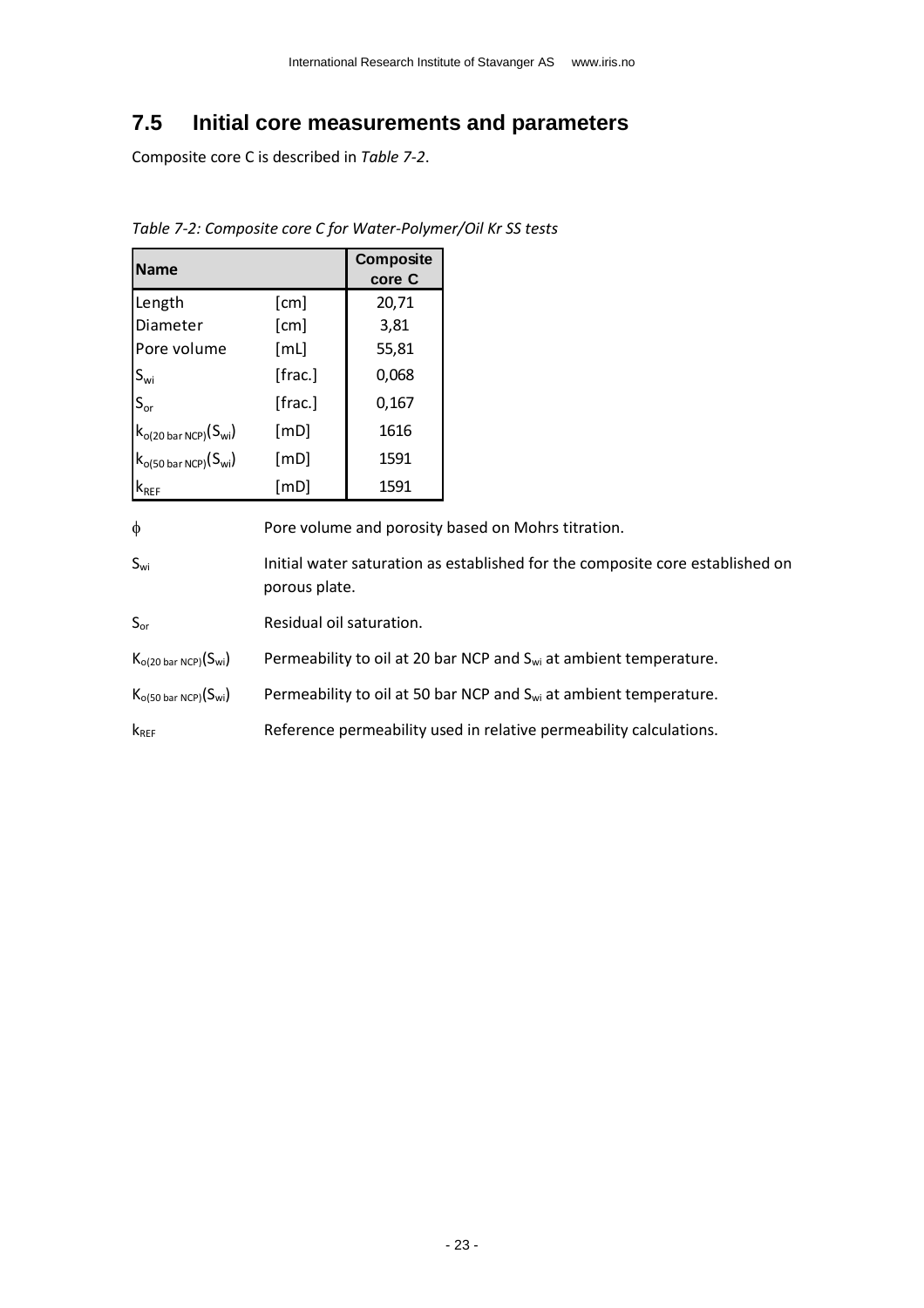## <span id="page-23-0"></span>**7.6 Key results**

*[Table 7-3](#page-23-2)* show the detailed results for each flow fraction. *[Figure 7-5](#page-23-1)* show the relative permeabilities for water/polymer and oil.

| Field: | $\overline{\phantom{a}}$ | Test:       | Steady state flooding                                               | $L_c$     | 20,71 cm | $P_p$<br>20 bar               |
|--------|--------------------------|-------------|---------------------------------------------------------------------|-----------|----------|-------------------------------|
| Well:  | $\overline{\phantom{a}}$ | Conditions: | Ambient                                                             | PV        | 55,81 mL | 1,248 cP<br>$\mu_{w}$         |
| Plug:  | $\mathsf C$              | Process:    | W/O - Horizontal                                                    | $K_{ref}$ | 1591 mD  | 1,229 cP<br>$\mu_{o}$         |
|        |                          |             |                                                                     |           |          | 7,0 cP<br>$\mu_{\text{poly}}$ |
|        |                          |             | Water-polymer/Oil Kr SS (Increasing water/polymer - Decreasing oil) |           |          |                               |
|        | $V_{pinj}$               | $q_t$       | $f_w$                                                               | $S_{w}$   | $k_{rw}$ | $k_{\text{rg}}$               |
|        | [PV]                     | [mL/h]      | [frac.]                                                             | [frac.]   | [frac.]  | [frac.]                       |
|        | 0,0                      | 360         | 0,000                                                               | 0,068     | 0,0000   | 1,0000                        |
|        | 100,6                    | 120         | 0,008                                                               | 0,168     | 0,0046   | 0,5625                        |
|        | 52,6                     | 120         | 0,060                                                               | 0,205     | 0,0206   | 0,3182                        |
|        | 65,4                     | 120         | 0,220                                                               | 0,329     | 0,0628   | 0,2195                        |
|        | 88,9                     | 120         | 0,220                                                               | 0,535     | 0,1321   | 0,0822                        |
|        | 40,8                     | 90          | 0,500                                                               | 0,600     | 0,1800   | 0,0316                        |
|        | 27,6                     | 60          | 0,780                                                               | 0,660     | 0,1808   | 0,0090                        |
|        | 28,3                     | 60          | 0,940                                                               | 0,719     | 0,1924   | 0,0022                        |
|        | 20,7                     | 60          | 0,984                                                               | 0,753     | 0,1723   | 0,0005                        |
|        | 26,9                     | 60          | 1,000                                                               | 0,833     | 0,1532   | 0,0000                        |

<span id="page-23-2"></span>*Table 7-3: Water-polymer/Oil Kr SS for composite core C*



<span id="page-23-1"></span>*Figure 7-5: krw and kro for composite core C*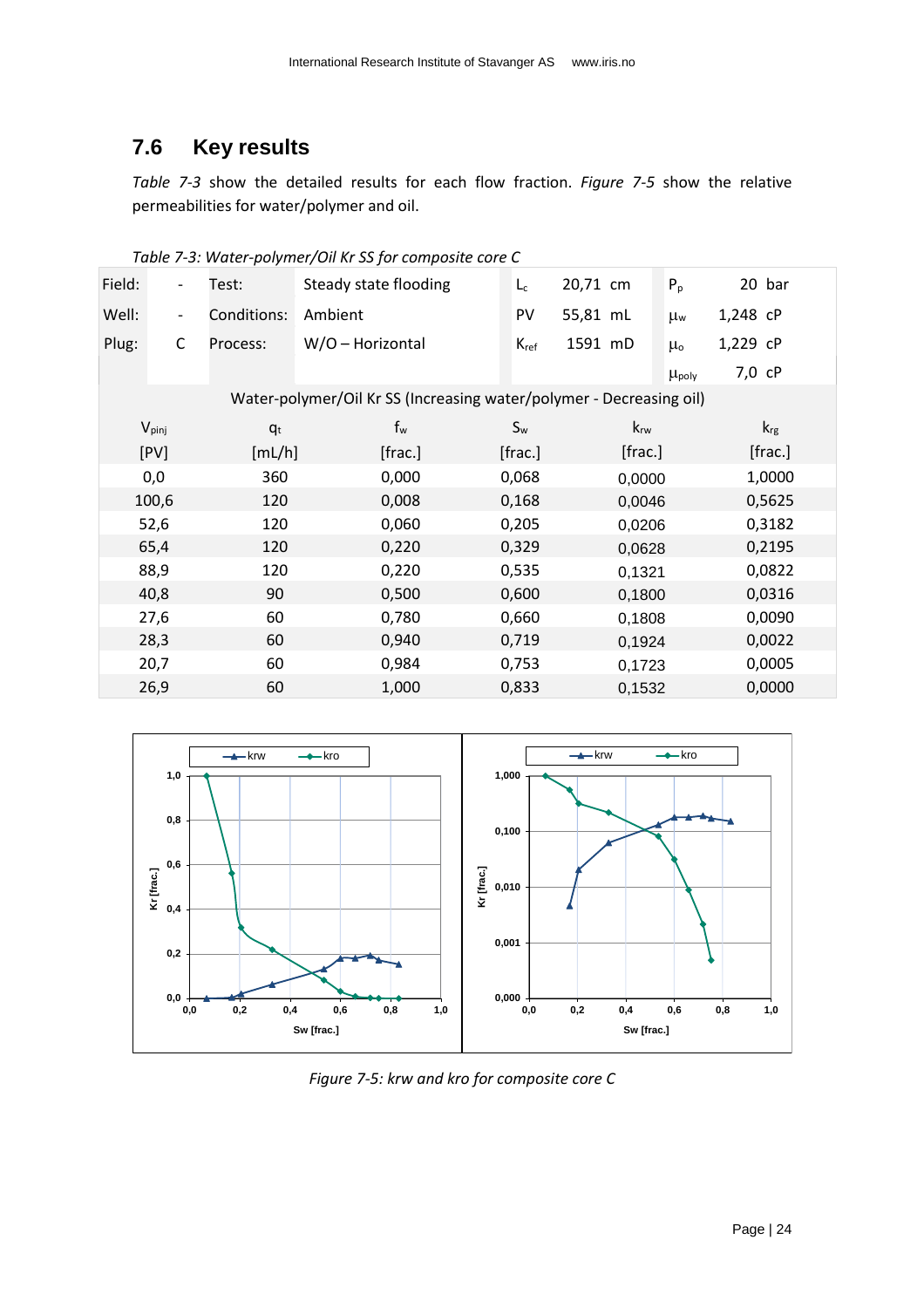

*Figure 7-6: SFW/polymer saturation during SS-flooding*

<span id="page-24-0"></span>*[Figure 7-6](#page-24-0)* show the SFW/polymer end saturations for each rate step. *[Figure 7-7](#page-24-1)* show the transient oil production and delta pressure data. Oil production is given as points at stable conditions for each rate step when flooding with polymer.



<span id="page-24-1"></span>*Figure 7-7: Transient data of oil production and dP during SS-experiment*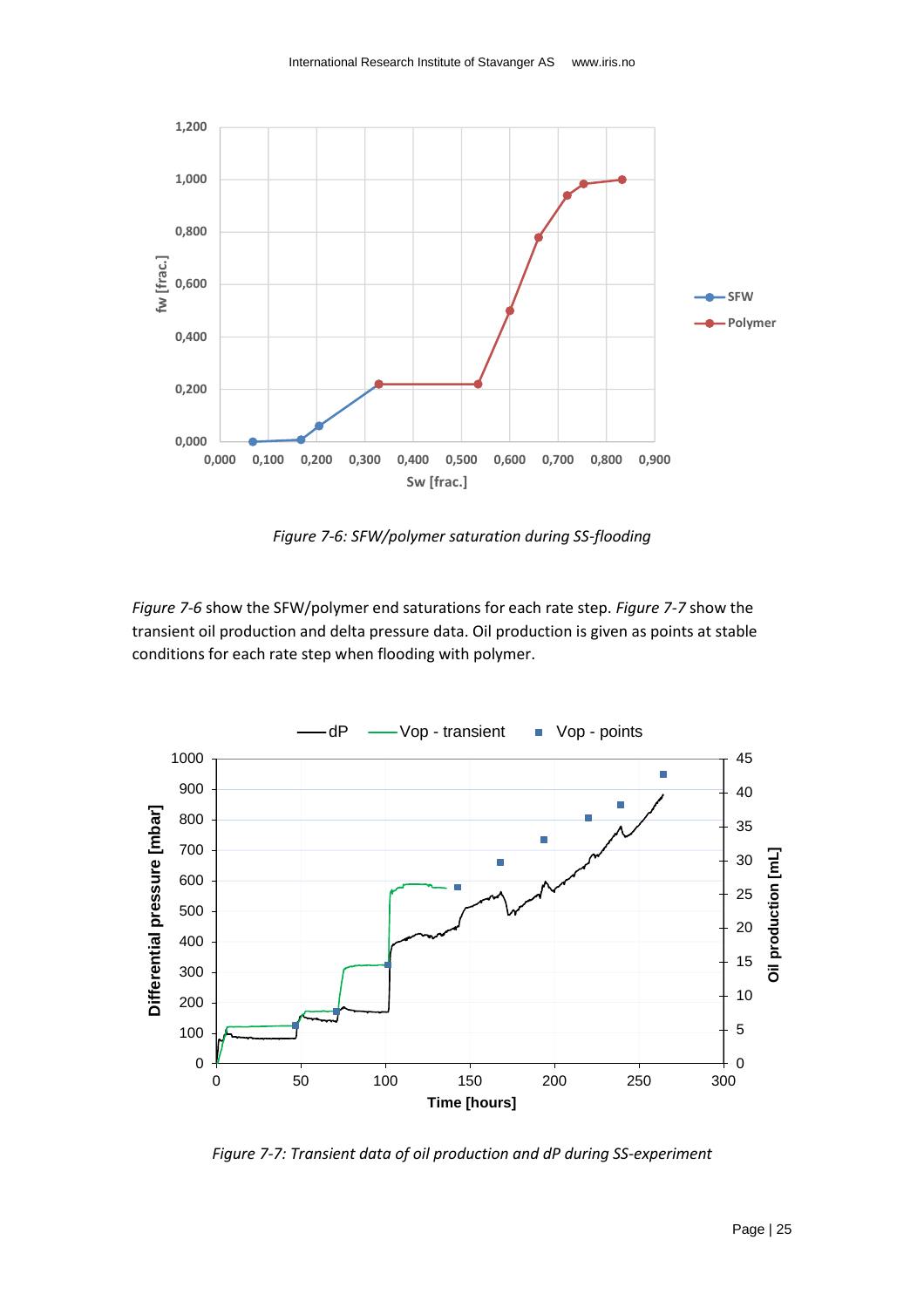After the SS-experiment were finished, the core was flooded with SFW to see if the plugging could be removed. Some extra oil was initially produced when first flooding with SFW. No more oil was produced at the higher rates. *[Table 7-4](#page-25-0)* show rates, delta pressure and extra oil production.

| <b>q</b> <sub>SFW</sub> | <b>q</b> Poly | dP     | Extra oil production |
|-------------------------|---------------|--------|----------------------|
| [mL/min] [mL/min]       |               | [mbar] | [ML]                 |
|                         |               | 882    |                      |
|                         |               | 1954   | 1,3                  |
| 2                       |               | 2220   | 1,3                  |
| 4                       |               | 2580   | 1,3                  |
| 8                       |               | 3155   | 1,3                  |
| 15                      |               | 3720   | 1,3                  |

<span id="page-25-0"></span>*Table 7-4: Flooding with SFW after SS-experiment*

*[Table 7-5](#page-25-1)* show two independent saturation measurements, one based on porous plate and volumetric balance and one from Karl Fischer at the end of the experiment. KF-data corrected for additional oil production during the bump flooding with SFW after the main SS-experiment have also been reported.

<span id="page-25-1"></span>*Table 7-5: Saturation measurements*

|                                                   | $S_{wi}$ | $S_{\alpha r}$ |
|---------------------------------------------------|----------|----------------|
| <b>Saturation measurements</b>                    | [frac.]  | [frac.]        |
| $ PP$ drainage & volumetric balance <sup>1)</sup> | 0.068    | 0.167          |
| Karl Fischer                                      | 0.090    | 0.145          |
| Karl Fishcer - corrected for extra production     | 0.067    | 0.168          |

 $<sup>1)</sup>$  Used in calculations</sup>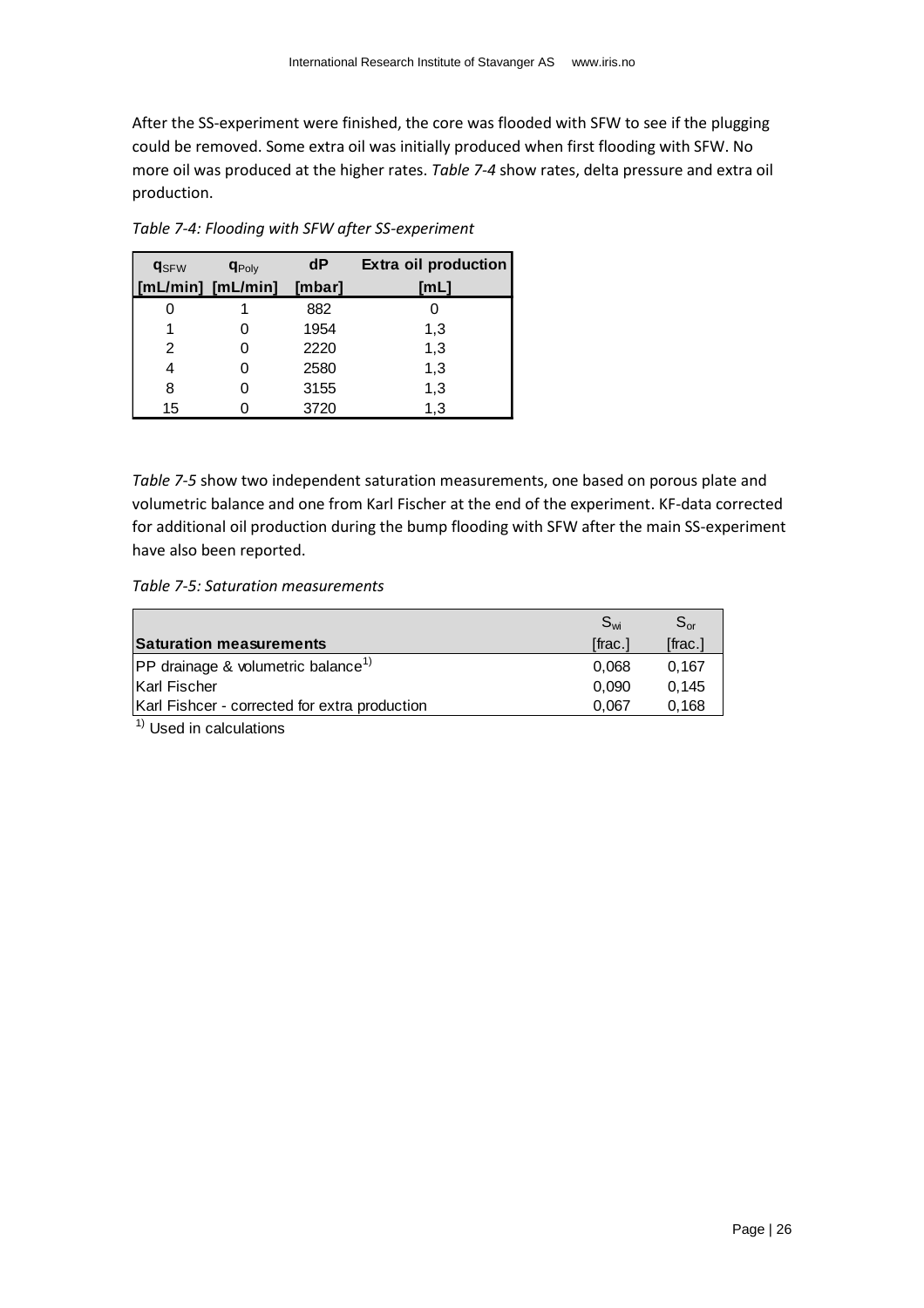## <span id="page-26-0"></span>**7.7 Comments**

The SFW used in the initial rate steps was recirculated through the SS-rig. The polymer was not recirculated through the rig, but was flooded through the core and separator and into a waste container. The oil was always recirculated.

In *[Figure 7-7](#page-24-1)* continuous transient data for the volume of oil produced is not reported when flooding with polymer. This is because there was development of emulsion in the separator, making it very work intensive to do interpretation of the pictures of the separator. Instead of interpreting all the pictures, only the last pictures giving the volume at steady state before going to the next rate step was interpreted. In these interpretations the emulsion was ignored with regards to produced oil. These values are given as points in the figure.

As shown in *[Figure 7-7](#page-24-1)* the dP would not stabilize at each rate step when flooding with polymer. The dP used in the calculations was the last value recorded before going to the next rate step.

After the last rate step using polymer was finished (first entry in *[Table 7-4](#page-25-0)*), SFW was injected with increasingly higher rates to see if the blockage of the cores could be removed, but there was no marked reduction in dP to indicate this. There was some extra oil production when first changing to SFW, but there was no more oil production at the higher rates.

Since the Karl Fischer flooding is done after the rate bump with SFW, the extra oil production must be compensated for to get the true saturation at the end of the experiment. In *[Table 7-5](#page-25-1)* both values are listed. The values from porous plate with volumetric balance correspond very well with the corrected Karl Fischer data, confirming that the volumes read from the separator were correct. The Kr-calculations have been based on the porous plate and volumetric balance data.

Because the blockage could not be removed, the total pore volume of the composite core was not measured on the dried composite plug as customary.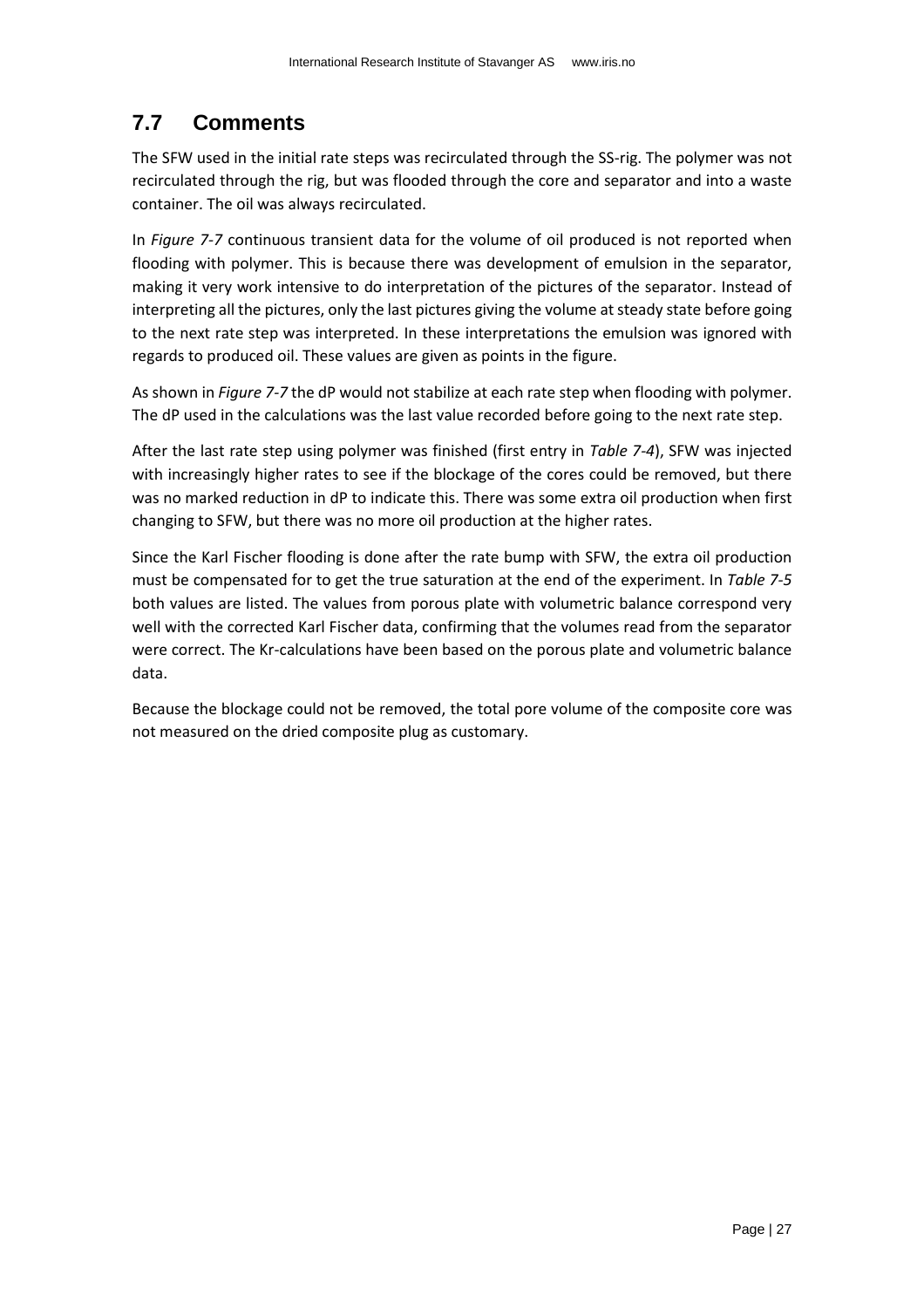### <span id="page-27-0"></span>**7.8 Interpretations**

The following interpretations was made:

- 1. Adjust the water/oil relative permeability curves to match Corey-type relative permeability curves. From the oil-water SS experiments at fractional flow up to fw = 0.22 a proper match was found by setting the water and oil Corey exponents equal to 1.75 and 3.6, respectively. The endpoint oil and water permeabilities was set eaqual to 1.0 and 0.5, respectively.
- 2. During the oil-polymer SS-injection, the total rate was varied. This was to keep the polymer velocity (shear rate) approximately constant. Adjusted for the applied shear rate in the core the apparent viscosity was set equal to the bulk viscosity, 7 cP.
- 3. Polymer fractional flow was derived and compared with the water fractional flow curve revealed a shift to higher water saturation.
- 4. Polymer will reduce the water permeability. The permeability reduction, RRF, was not meassured, but from previous work with this type of polymer, RRF is in the range of 2 to 3. With polymer viscosity of 7 cP, the endpoint relative water permeability was 0.153, yielding RRF = 3.3. Fractional flow curves with polymer viscosity of 7 cP and RRF of 1.0 (no permeability reduction) and RRF = 1.5 and RRF = 2.0 were derived. As can be seen, RRF = 1.5 seems to match the experimental fractional flow, while in the final part of the experiments, RRF = 2 seems to be a better match. This is in agreement with the plugging tendency, as seen in *[Figure 7-8](#page-27-1)*.



<span id="page-27-1"></span>*Figure 7-8: Measured and estimated fractional flow*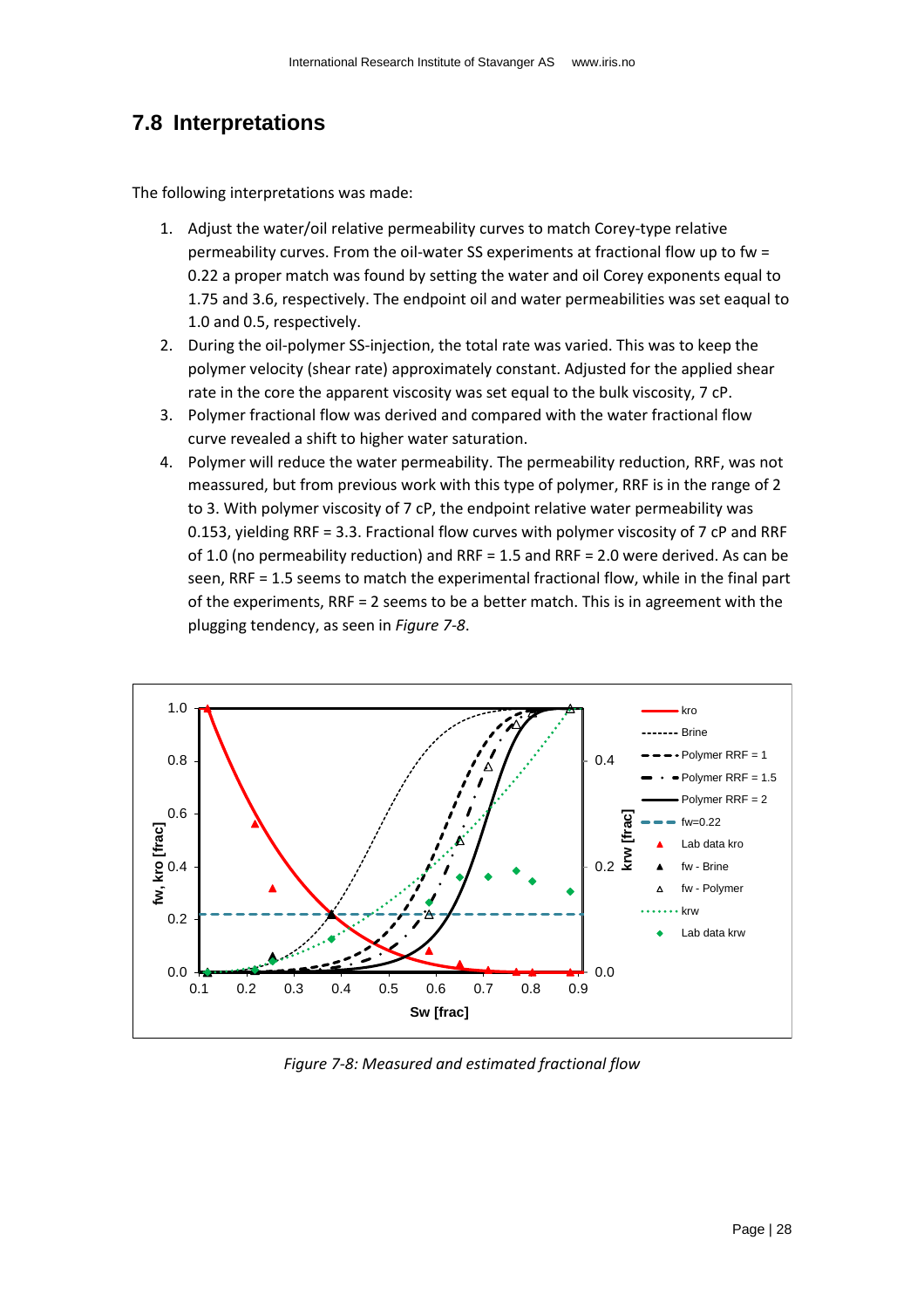

*Figure 7-9: Polymer bulk viscosity fitted with a power law dependency*

<span id="page-28-0"></span>*[Figure 7-9](#page-28-0)* shows the bulk viscosity vs. shear rate. The applied shear rate in the core can be estimated from the polymer velocity, see *[Table 7-3](#page-23-2)*. The polymer shear rate was in the range of 140 to 230 s<sup>-1</sup>, which from *[Figure 7-9](#page-28-0)* corresponds to viscosity in the range of 7.4 to 6.7 cP.

In conclusion, this type of SS-experiment clearly demonstrates the effect of improving the sweep efficiency by increasing the viscosity of the injected water. It also reveals the EOR mechanisms of polymer flooding; improved sweep efficiency by reducing the mobility, increasing the viscosity and reducing the water permeability.

This work also addresses the potential of performing EOR screening as part of a standard SCAL program.

Finally, the experimental data will be utilized in IOR simulation.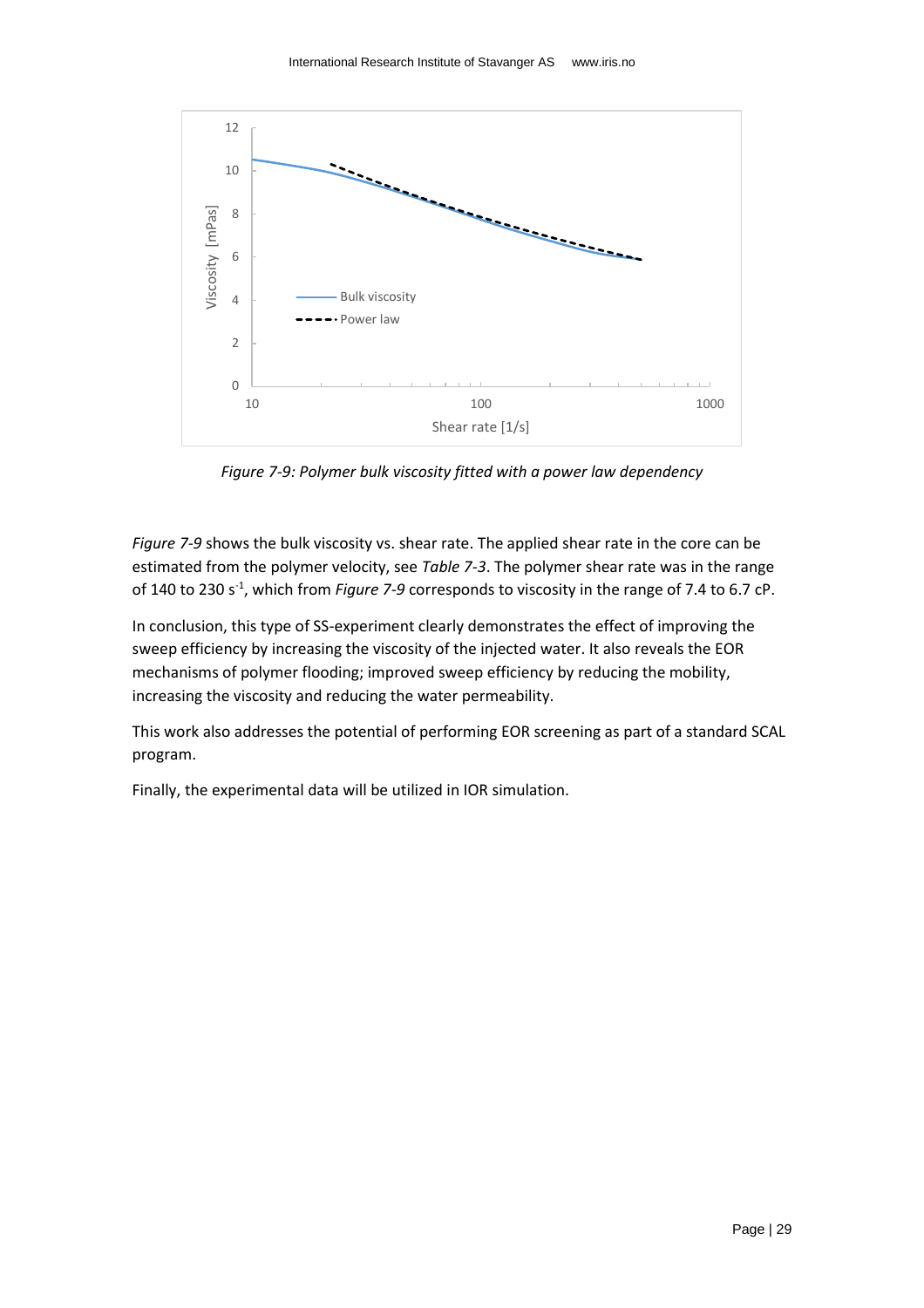# <span id="page-29-0"></span>**8 APPENDIX**

# <span id="page-29-1"></span>*Appendix A List of symbols*

| $f_{g}$        |        | Gas flow fraction; $f_g = q_g/q_t$ , where $q_g$ is the gas flow rate and $q_t$<br>is the total flow rate.                                                                                                                            |
|----------------|--------|---------------------------------------------------------------------------------------------------------------------------------------------------------------------------------------------------------------------------------------|
| $f_o$          |        | Oil flow fraction; $f_o = q_o/q_t$ , where $q_o$ is the oil flow rate and $q_t$ is<br>the total flow rate.                                                                                                                            |
| $f_w$          |        | Water flow fraction; $f_w = q_w/q_t$ , where $q_w$ is the water flow rate<br>and $q_t$ is the total flow rate.                                                                                                                        |
| k              | mD     | Permeability.                                                                                                                                                                                                                         |
| $k_{el}$       | mD     | Klinkenberg corrected gas permeability (equivalent liquid).                                                                                                                                                                           |
| $k_g$          | mD     | Permeability to gas at 100 % gas saturation.                                                                                                                                                                                          |
| $k_o$          | mD     | Permeability to oil at 100 % oil saturation.                                                                                                                                                                                          |
| $k_o(S_{wi})$  | mD     | Permeability to oil at initial water saturation. It is common to<br>measure $k_o(S_{wi})$ at different conditions, or with different oil, for<br>instance; at ambient, at ambient temperature at ncp, or, at<br>reservoir conditions. |
| $k_o(S_{wr})$  | mD     | Permeability to oil at residual water saturation.                                                                                                                                                                                     |
| $k_{REF}$      | mD     | Reference permeability. In most cases, this is the permeability to oil<br>at initial saturation measured immediately before flooding or<br>centrifugation.                                                                            |
| $k_{Tol}$      | mD     | Permeability to Toluene at 100% Toluene saturation.                                                                                                                                                                                   |
| $k_r$          | frac.  | Relative permeability, $k_r \equiv k/k_{REF}$ .                                                                                                                                                                                       |
| $k_{ro}(S_w)$  | frac.  | Relative permeability to oil as a function of water saturation.                                                                                                                                                                       |
| $k_{rw}(S_w)$  | frac.  | Relative permeability to water as a function of water saturation.                                                                                                                                                                     |
| $k_w$          | mD     | Permeability to water at 100% water saturation.                                                                                                                                                                                       |
| $k_w(S_{orw})$ | mD     | Permeability to water at residual oil saturation on completion of an<br>imbibition [IDC] process.                                                                                                                                     |
| $L_c$          | cm     | Core (or plug) length.                                                                                                                                                                                                                |
| $\,p\,$        | bar    | Pressure.                                                                                                                                                                                                                             |
| $q_g$          | mL/min | Gas flow rate.                                                                                                                                                                                                                        |
| $q_o$          | mL/min | Oil flow rate.                                                                                                                                                                                                                        |
| $q_t$          | mL/min | Total flow rate; $q_t = q_w + q_o + q_g$ .                                                                                                                                                                                            |
| $q_w$          | mL/min | Water flow rate.                                                                                                                                                                                                                      |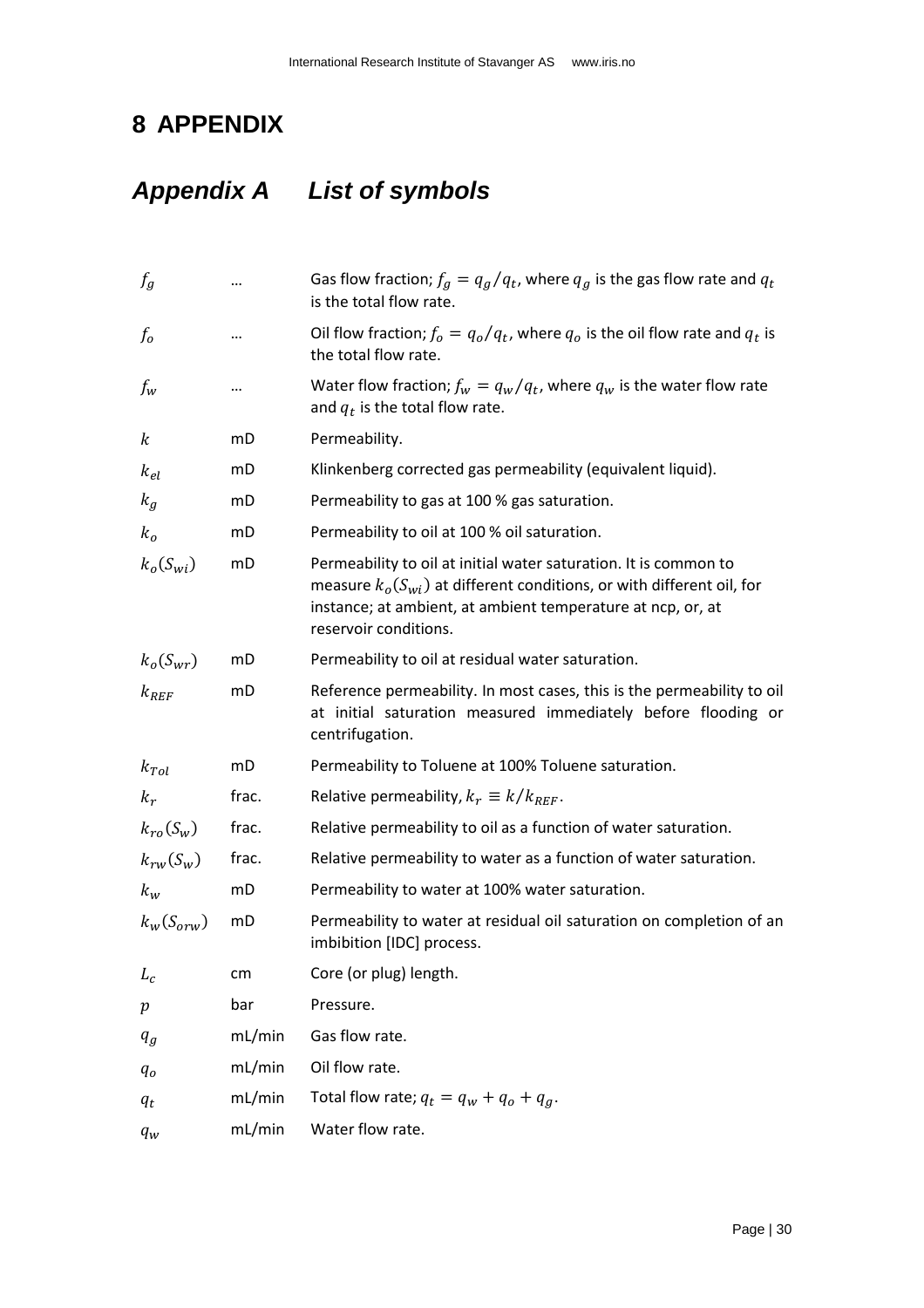| S                      | frac. | Saturation; the volume of one fluid or phase as a fraction of the total<br>pore space.                                        |
|------------------------|-------|-------------------------------------------------------------------------------------------------------------------------------|
| $S_g$                  | frac. | Gas saturation; the volume of gas as a fraction of the total pore<br>space.                                                   |
| $S_{gr}$               | frac. | Residual gas saturation resulting after spontaneous imbibition of<br>water.                                                   |
| $S_L$                  | frac. | Liquid saturation; the volume of liquid as a fraction of the total pore<br>space.                                             |
| S <sub>o</sub>         | frac. | Oil saturation; the volume of oil as a fraction of the total pore space.                                                      |
| $S_{or}$               | frac. | Residual oil saturation at the end of a process where oil saturation<br>(monotonously) decrease.                              |
| $S_{org}$              | frac. | Residual oil saturation at the end of a gas drainage [CDI] process.                                                           |
| $S_{orw}$              | frac. | Residual oil saturation at the end of a water imbibition [IDC] process.                                                       |
| $S_w$                  | frac. | Water saturation; the volume of water as a fraction of the total pore<br>space.                                               |
| $\langle S_w \rangle$  | frac. | Average water saturation.                                                                                                     |
| $S_{wi}$               | frac. | Initial water saturation. Denotes the saturation achieved after a<br>primary drainage (starting from 100 % water saturation). |
| $S_{wr}$               | frac. | Residual water saturation. Water saturation achieved after a<br>secondary drainage (e.g.; after the Amott D process).         |
| T                      | °C    | Temperature.                                                                                                                  |
| V                      | mL    | Volume.                                                                                                                       |
| $V_B$                  | mL    | Core (or plug) bulk volume (includes pore space and grain volume).                                                            |
| $V_p$                  | mL    | Core or plug (connected) pore volume.                                                                                         |
| $V_{\text{pHe}}$       | mL    | Core or plug (connected) pore volume determined by Helium<br>porosimetry.                                                     |
| $V_{pinj}$             | "PV"  | Pore volumes injected.                                                                                                        |
| $\Delta \rho_{og}$     | g/mL  | Density contrast between oil and gas, $\Delta \rho_{og} = \rho_o - \rho_g$ .                                                  |
| $\delta_w$             |       | Displacement-by-water ratio, $\delta_w \equiv V_{AA}/(V_{AA} + V_{AB})$ .                                                     |
| $\delta_o$             |       | Displacement-by-oil ratio, $\delta_{o} \equiv V_{AC}/(V_{AC} + V_{AD})$ .                                                     |
| $\mu_o$                | cР    | Viscosity of oil.                                                                                                             |
| $\mu_w$                | сP    | Viscosity of water.                                                                                                           |
| $\rho_o$               | g/mL  | Density of oil.                                                                                                               |
| $\rho_w$               | g/mL  | Density of water.                                                                                                             |
| φ                      | frac. | Porosity; volume of (connected) pore space as a fraction of the bulk<br>core (or plug) volume.                                |
| $\phi$ <sub>Mohr</sub> | frac. | Porosity as derived from pore volume obtained by Nitrate water<br>flooding and Mohr's titration.                              |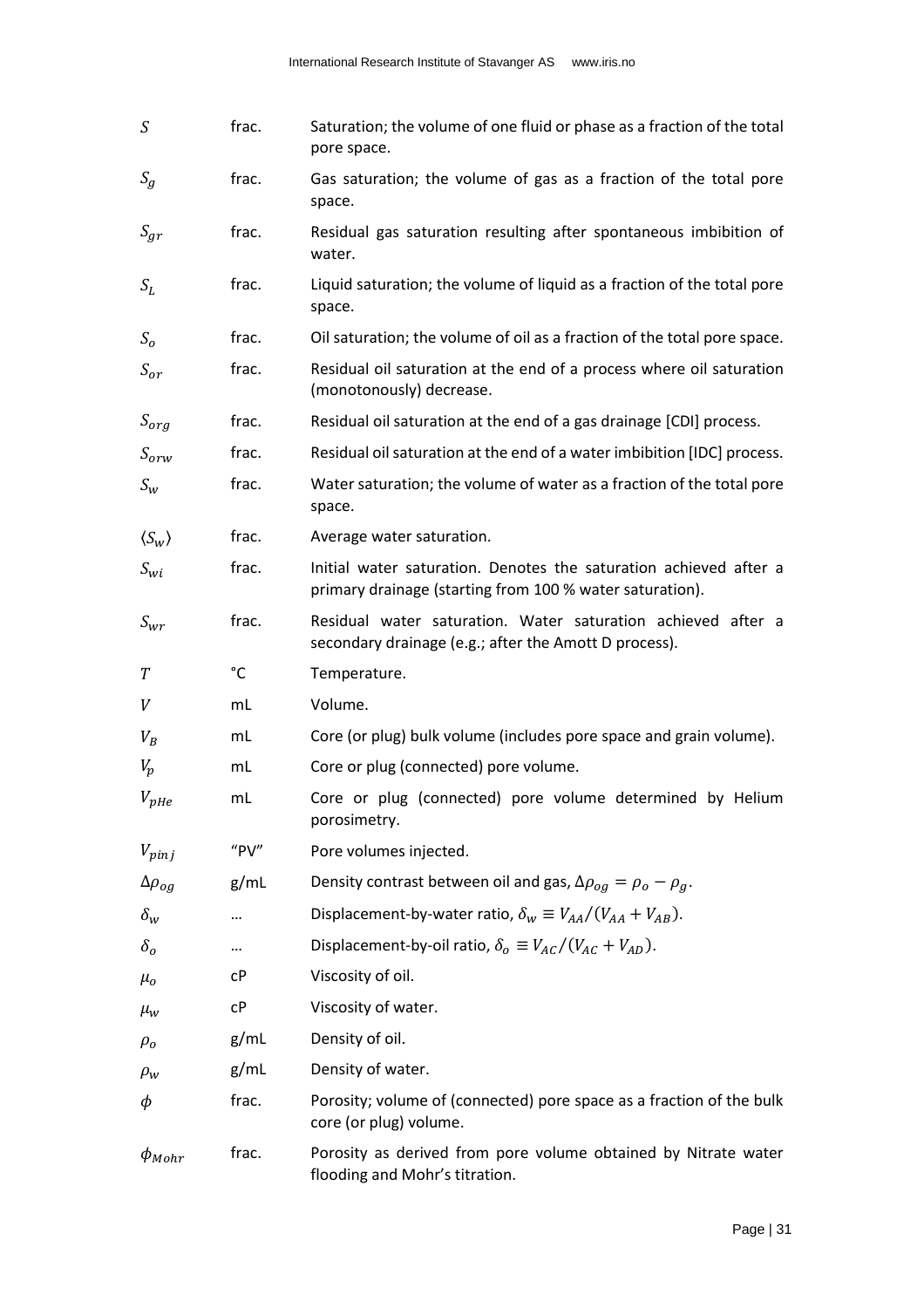| $\phi_{He}$         | trac. | Porosity as derived from Helium porosimetry. |
|---------------------|-------|----------------------------------------------|
| $\sigma$            | mN/m  | Interfacial tension.                         |
| $\sigma_{\alpha w}$ | mN/m  | Interfacial tension between SFW and oil.     |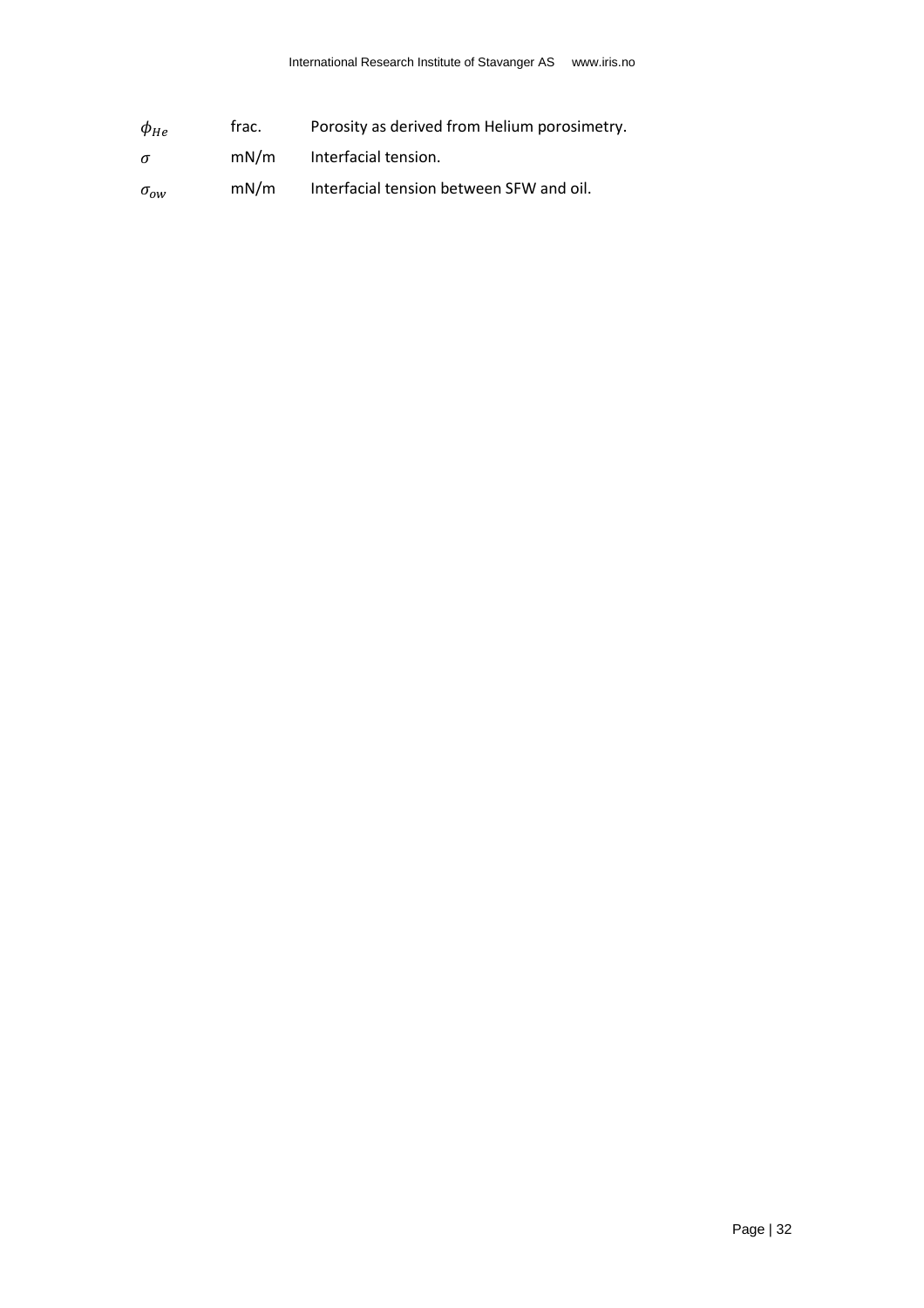# <span id="page-32-0"></span>*Appendix B Acronyms and special terms*

| <b>ISSM</b> | In-situ saturation measurement (here: X-ray transmission measurement, 1-<br>Dimensional).                                                                                                                                                 |
|-------------|-------------------------------------------------------------------------------------------------------------------------------------------------------------------------------------------------------------------------------------------|
| <b>NCP</b>  | Net confining pressure, the difference between the pressure exerted by<br>the confinement fluid of the core holder on the rubber sleeve and the<br>pressure in the pores of the core.                                                     |
| n.m.        | not measured                                                                                                                                                                                                                              |
| <b>SCAL</b> | Special Core Analysis.                                                                                                                                                                                                                    |
| <b>SFW</b>  | Synthetic Formation water, composed to coincide as close as possible to<br>the water present in the formation.                                                                                                                            |
| SS.         | Steady-state, a method for determining relative permeability by flooding<br>two or three immiscible fluids simultaneously into the core. Different<br>saturations are set up at different combinations of the simultaneous flow<br>rates. |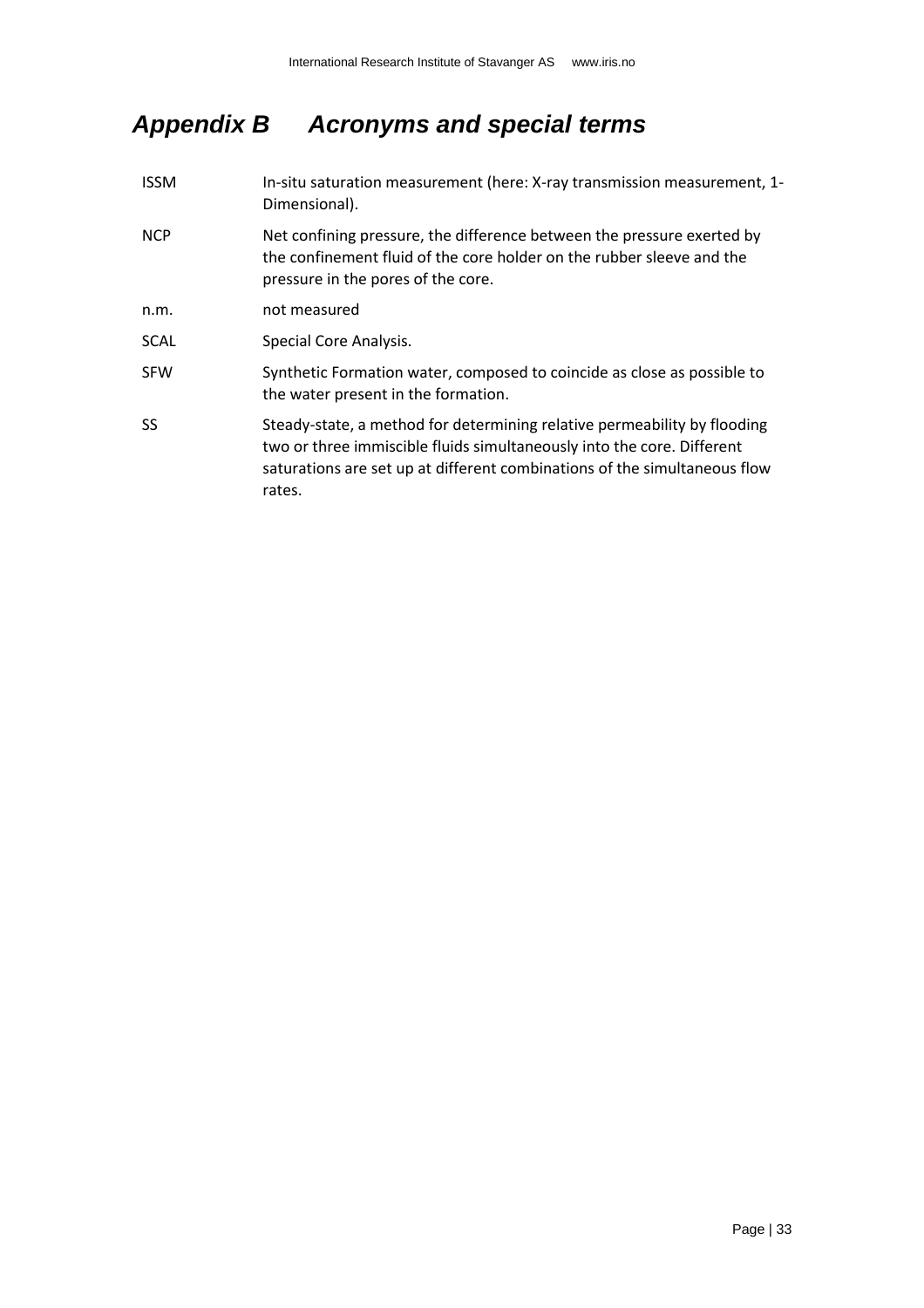# <span id="page-33-0"></span>*Appendix C Steady-state Relative Permeability Measurement*

### <span id="page-33-1"></span>**C.1 Introduction: Steady-state relative permeability**

In two-phase steady-state relative permeability measurement, two fluid phases are pumped simultaneously through the core. A gas/water imbibition starts from an initial water saturation,  $S_{wi}$ ; by flooding gas at several rates to establish the reference permeability,  $k_a(S_{wi})$ . Next, the water pump and the gas pump operates simultaneously, at a very low water flow fraction (such as  $f_w = 0.008$ ), continuing until a steady-state, as defined by stable differential pressure and no more change of saturation, is achieved. The first steady-state relative permeability value is then determined from the saturation derived from the volume balance and the measured differential pressure. The process is continued with monotonously increasing water flow fractions, resulting in increasing water saturation. Finally, only water is flowing,  $f_w = 1$ , and the saturation on completion of this flooding is designated the residual gas saturation,  $S_{grw}$ .

Inverting the steady-state data through the Darcy relation presumes that saturation profiles are homogeneous. However, there are always capillary discontinuities in a core flooding, such as at the core-to-end-piece contact, and consequently there will be saturation profiles. Using high flow-rates will reduce the effect of the discontinuity by making viscous forces dominating the capillary forces. Extending the core length also reduce the relative influence of the capillary endeffects.

Measuring in-situ saturation (ISSM), that is; the saturation profile along the core, allow for detection of saturation distribution effects relating to capillary discontinuities. ISSM, thus, provides a quality control for the steady state experiments.

It is possible to remove much of the remaining bias caused by capillary effects (and inhomogeneity) by applying core flood history matching tools (such as Sendra). Typically, such tools use different parametric "models" for the relative permeability (such as Corey or LET) and for the capillary pressure (such as Skjæveland or LET) and a core flood simulator. In essence, the tool will vary the parameters in these "model" until the simulator output match the measured experimental "history" (such as capillary pressure versus time and produced fluid versus time). It is also possible to include saturation profiles as part of the "historical" data.

## <span id="page-33-2"></span>**C.2 Apparatus Overview**

The Apparatus for two-phase Steady state flooding, as outlined in *[Figure 8-1](#page-34-2)* operates at reservoir conditions, pumps the two fluids simultaneously through the core, and recirculates the fluids. Average saturations in the core are deduced from volume balance calculations; (i) the total amount of fluids in the system is known and fixed, (ii) the amount of fluids in the pumps and in the separator are precisely known or measured at any time, and then (iii) the difference between the two is the amount of fluids within the pore space. Saturation profiles are deduced from measurements with an X-ray transmission measurement system.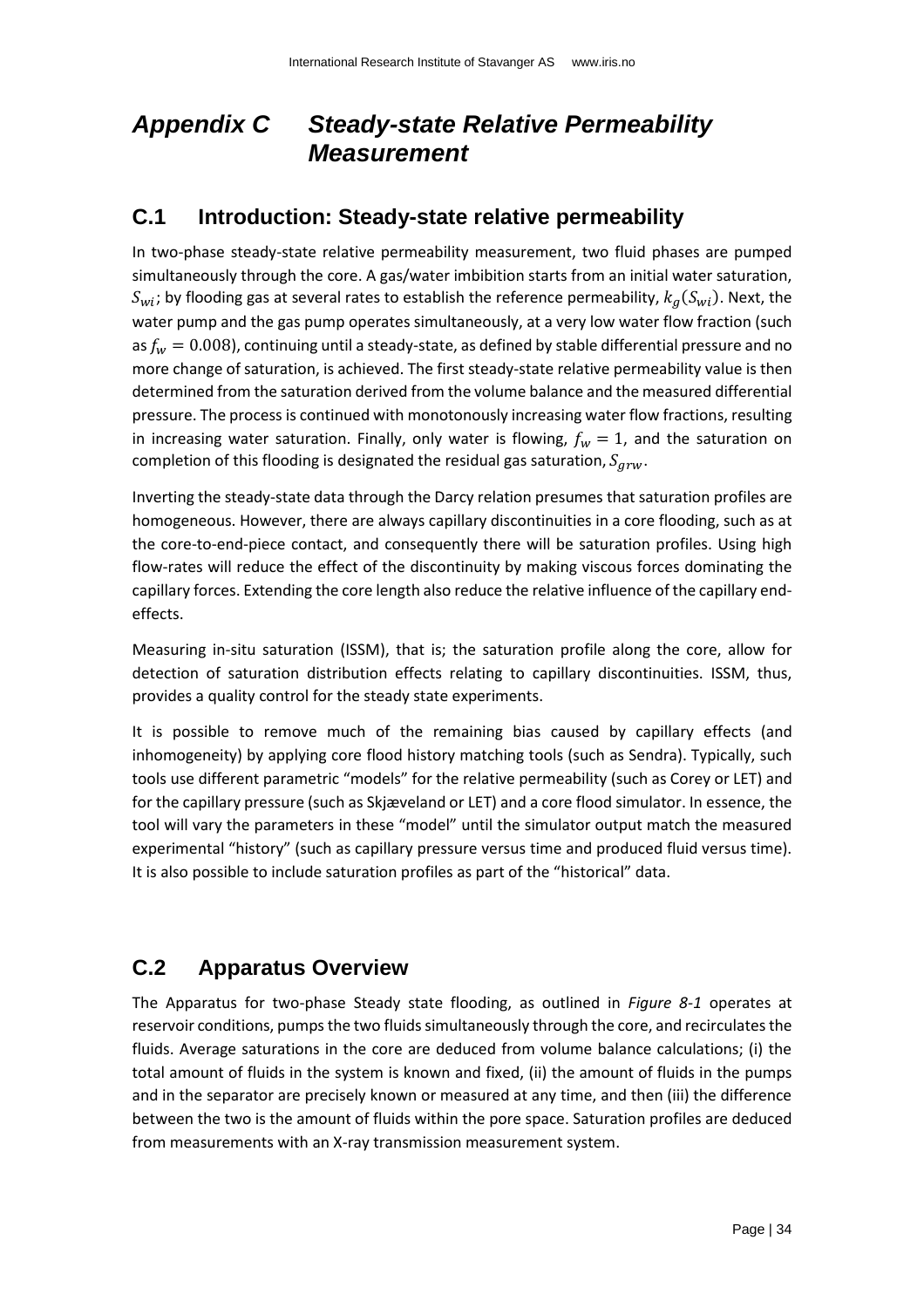

*Figure 8-1: Apparatus for Two-phase Steady State Core Flooding.*

## <span id="page-34-2"></span><span id="page-34-0"></span>**C.3 Pumping System**

*The pumping system* consists of five computer controlled cylinders that have the capability of recycling two phases simultaneously through a core sample. The cylinders are paired, and two cylinder pairs are used for recycling water and oil (or a gaseous phase). Each fluid is pumped into the core sample with accurate and virtually pulse free flow rates. For each of the cylinder pairs, one cylinder delivers fluid into the sample, while the other receives fluid through the return line from the separator. The fifth cylinder is working in a constant pressure mode, and acts as a back pressure regulator within 50 mbar accuracy. This cylinder is connected to the oil (or gas) return line, but is in contact with both phases indirectly through the separator. It provides an excellent back pressure control. The flow rates are adjustable from 0.001 ml/min to 10 ml/min.

### <span id="page-34-1"></span>**C.4 Fluid Separator**

Effluent from the core is flooded into a sapphire tube where the fluids settle into separate phases. The separator is always kept at the same temperature and pressure as the core, pumps, and tubing. As shown in *[Figure 8-2](#page-35-1)*, the sapphire tube is protected by a steel "cage", while several access tubes allows entry of effluent from the core as well as withdrawal of the each of the separated fluids. The case illustrated in *[Figure 8-2](#page-35-1)* is relevant for the water/oil flooding.

The amount of gas, oil, and water in the sapphire tube is monitored by photographing the separator at fixed intervals. A computer program is used after completion of the flooding test to read through all the images and detect the position of the menisci, and thus the volume of the phases present in the separator. Accuracy is in the range of  $\pm 0.1$  cm<sup>3</sup>.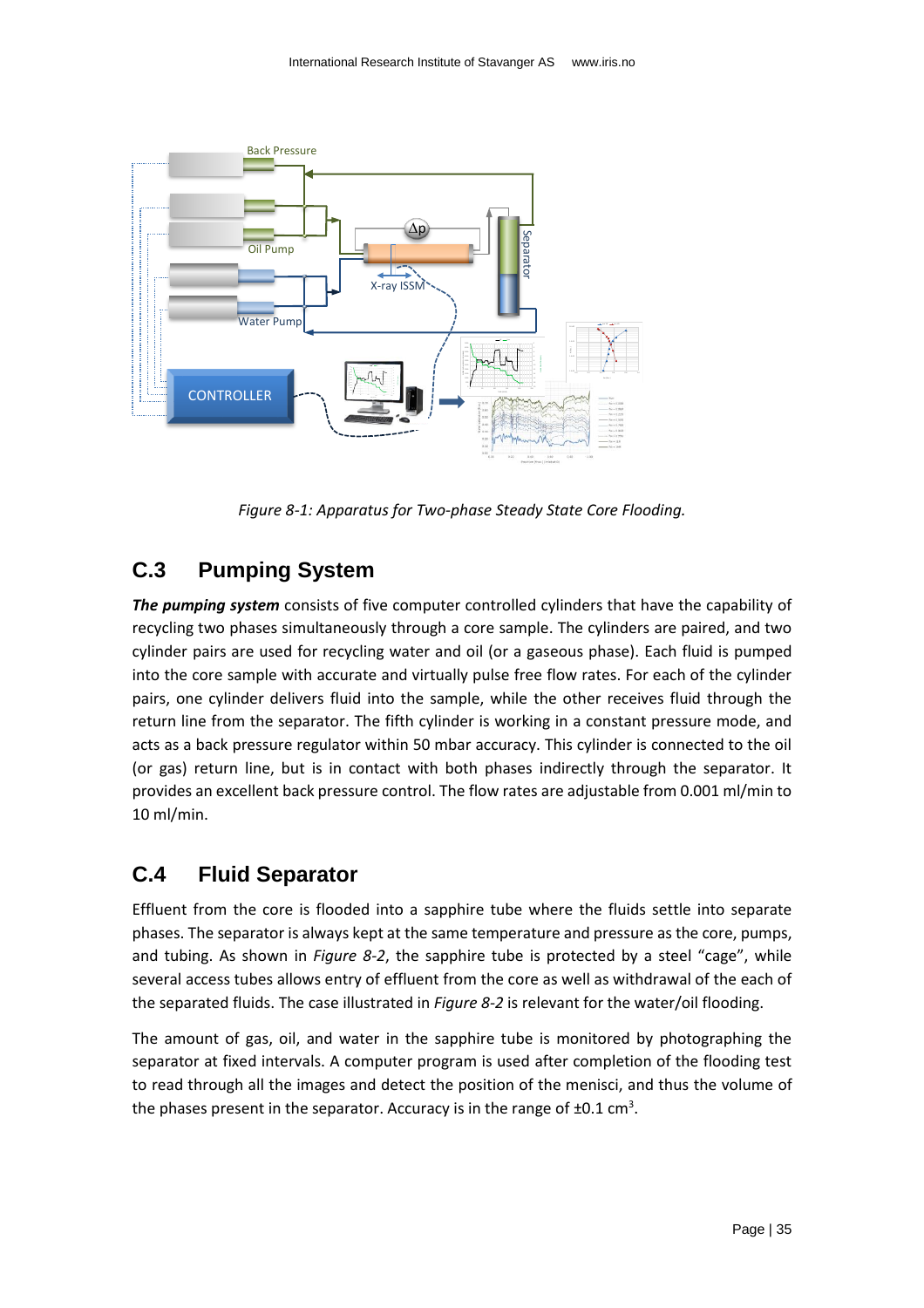

*Figure 8-2: Separator used in recirculating core flood system.*

## <span id="page-35-1"></span><span id="page-35-0"></span>**C.5 Hydrostatic core holder**

*A hydrostatic core holder* is used in the apparatus, see *[Figure 8-3](#page-35-2)*. The outlet distribution end piece is of conventional type with three concentric rings and cross-hatch every 45º. A wire screen is placed on the outlet distribution end piece to minimize particle washout and to ensure uniform fluid flow across the outlet end face. The core sample is completely covered with Teflon tape, alumina foil and a Viton sleeve.



<span id="page-35-2"></span>*Figure 8-3: Hydrostatic Core Holder – Principle.*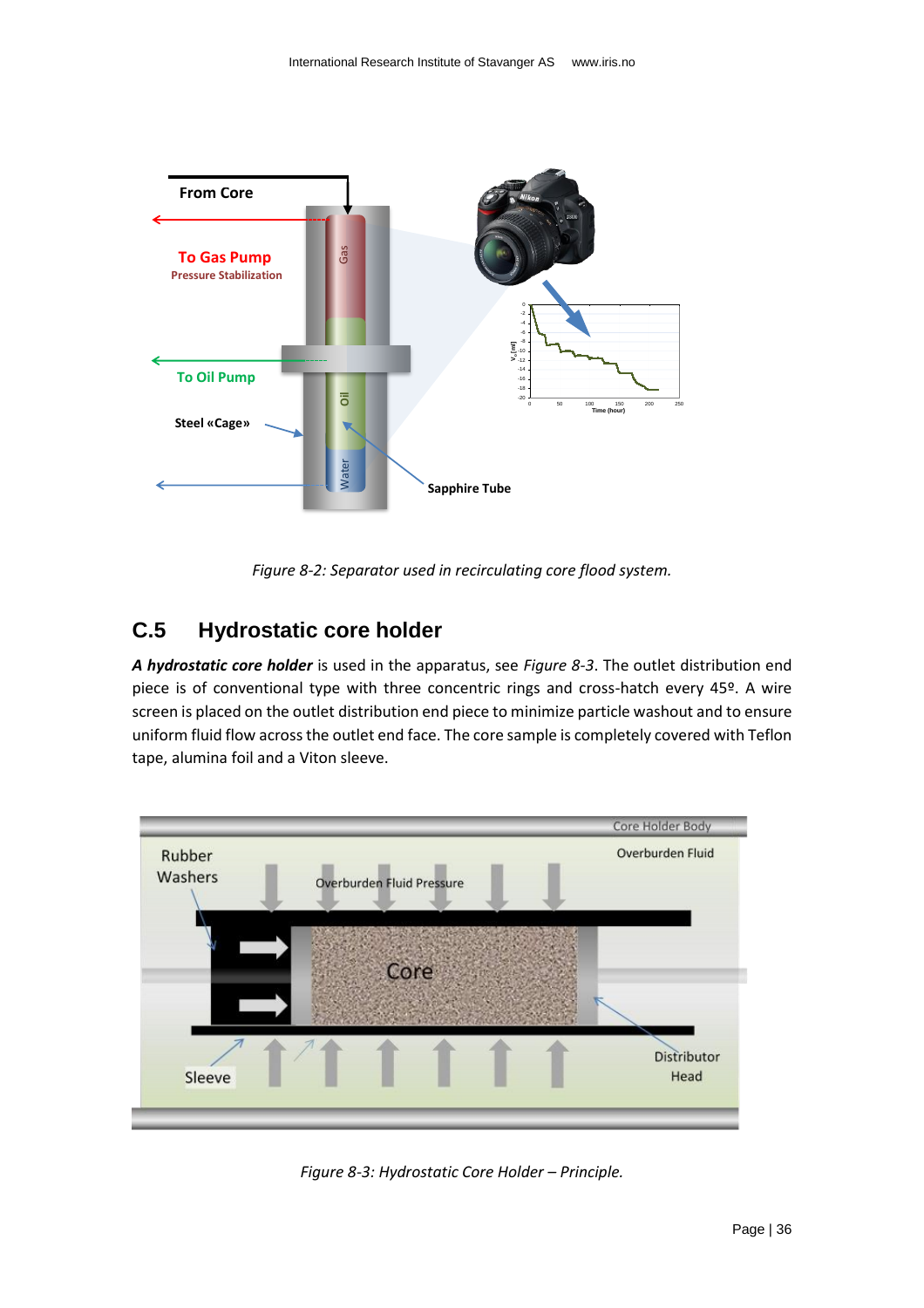## <span id="page-36-0"></span>**C.6 Pressure difference**

*The pressure drop* across the core sample is measured by two high resolution differential pressure transmitters with adjustable range. The maximum range is zero to 5 bar for one transmitter and zero to 300 mbar for the other transmitter, and the accuracy is within 0.1 % of the calibrated range.

The pumps, the separator and the core holder are all placed in a heating cabinet, and provide a closed loop for recycling of both phases under high pressure and high temperature up to 690 bar and 160  $\degree$ C. The apparatus is capable of running either steady-state type experiments or unsteady-state type experiments, i.e. either one or two phases can be simultaneously injected into the core sample. The monitoring of the apparatus and data acquisition (pressures, volumes, flow rates etc.) are automated and performed by a computer.

## <span id="page-36-1"></span>**C.7 Water/Oil Kr SS – Flooding apparatus.**

In the water/oil steady state flooding, the core starts out at initial water saturation,  $S_{wi}$ , as established by draining the whole core through a water-wet porous plate. Only water and oil are present in the pore space. *[Figure 8-4](#page-36-2)* shows the flooding rig set-up for a water/oil Kr SS process.



*Figure 8-4: Water/Oil Kr SS flooding rig*

<span id="page-36-2"></span>Two pump cylinders are filled with synthetic formation water, these cylinders act as the water pump. Three pump cylinders are filled with oil, one cylinder is used to control the "backpressure", which is essentially the pressure at the outlet end of the core. The remaining two pump cylinders are used as the oil pump. The separator is filled with oil and water, and as the